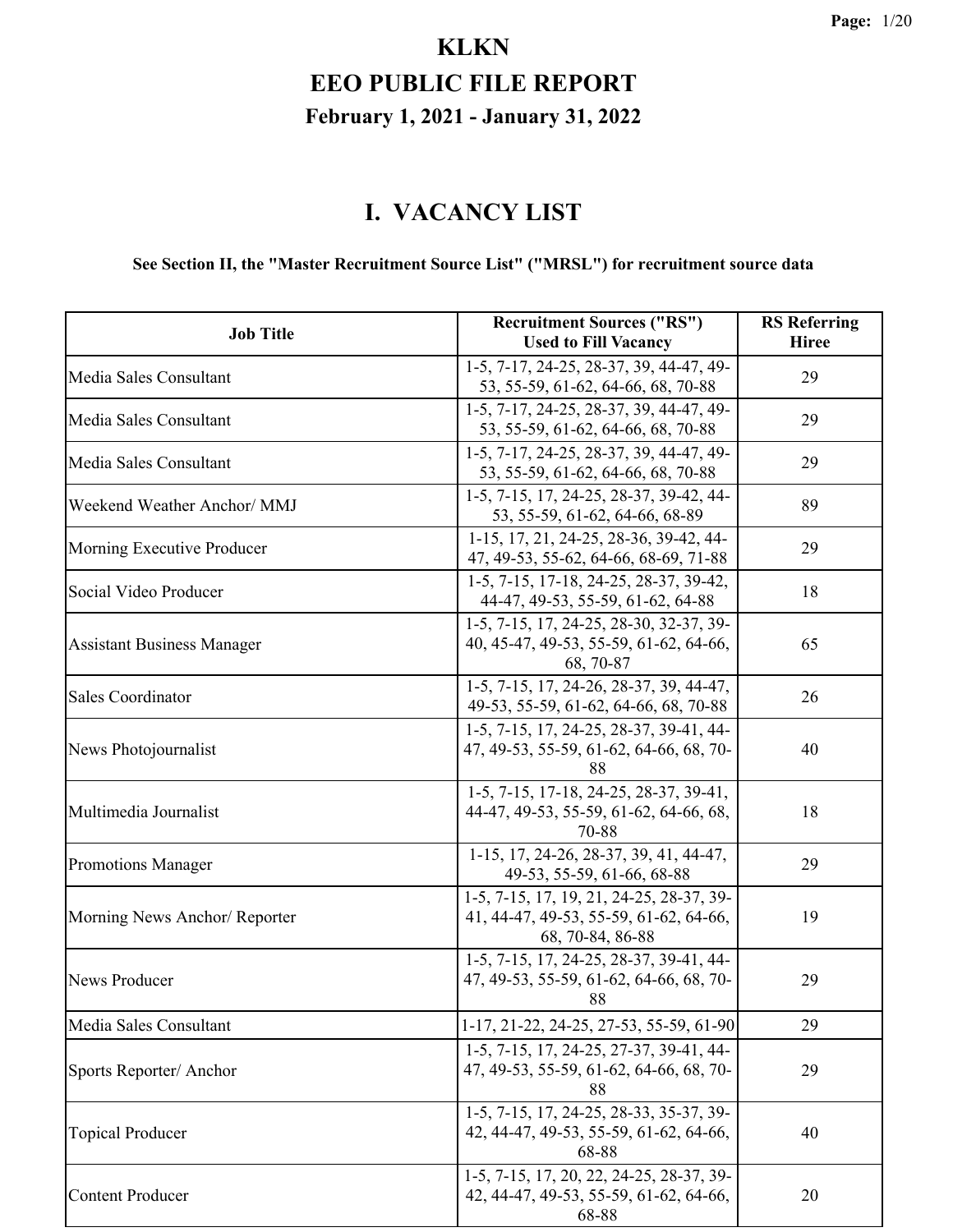#### **I. VACANCY LIST**

#### **See Section II, the "Master Recruitment Source List" ("MRSL") for recruitment source data**

| <b>Job Title</b>                    | <b>Recruitment Sources ("RS")</b><br><b>Used to Fill Vacancy</b>                                           | <b>RS</b> Referring<br><b>Hiree</b> |
|-------------------------------------|------------------------------------------------------------------------------------------------------------|-------------------------------------|
| <b>Content Producer</b>             | 1-5, 7-17, 22-25, 28-37, 39-42, 44-47,<br>49-53, 55-59, 61-62, 64-66, 68-88                                | 23                                  |
| <b>Assistant News Director</b>      | 1-5, 7-15, 17, 24-25, 28-37, 39-42, 44-<br>47, 49-53, 55-62, 64-66, 68-87                                  | 60                                  |
| <b>Assistant News Director</b>      | 2, 4-5, 10, 12, 15, 23-26, 29, 35, 40, 42,<br>51-54, 64-66, 74                                             | 40                                  |
| News Director                       | 2-5, 7-13, 15, 17, 20, 24-25, 28, 30-32,<br>34-37, 41, 44-46, 49-53, 55, 57-59, 62,<br>64-66, 68-69, 72-87 | 20                                  |
| Assignment Editor/ Digital Producer | 1-5, 7-15, 17, 24-26, 28-37, 39-42, 44-<br>47, 49-53, 55-59, 61-62, 64-66, 68-88                           | 26                                  |
| Senior Multimedia Journalist        | 2-5, 7-15, 18, 24-25, 28, 30-37, 39-42,<br>44-47, 49-53, 55-59, 61-62, 64-66, 68-<br>75, 77-87             | 18                                  |
| Digital Content Producer            | 1-5, 7-15, 17, 24-25, 28-37, 39-41, 44-<br>47, 49-53, 55-59, 61-62, 64-66, 68, 70-<br>88                   | 40                                  |
| <b>Executive Producer</b>           | 29, 64-66                                                                                                  | 64                                  |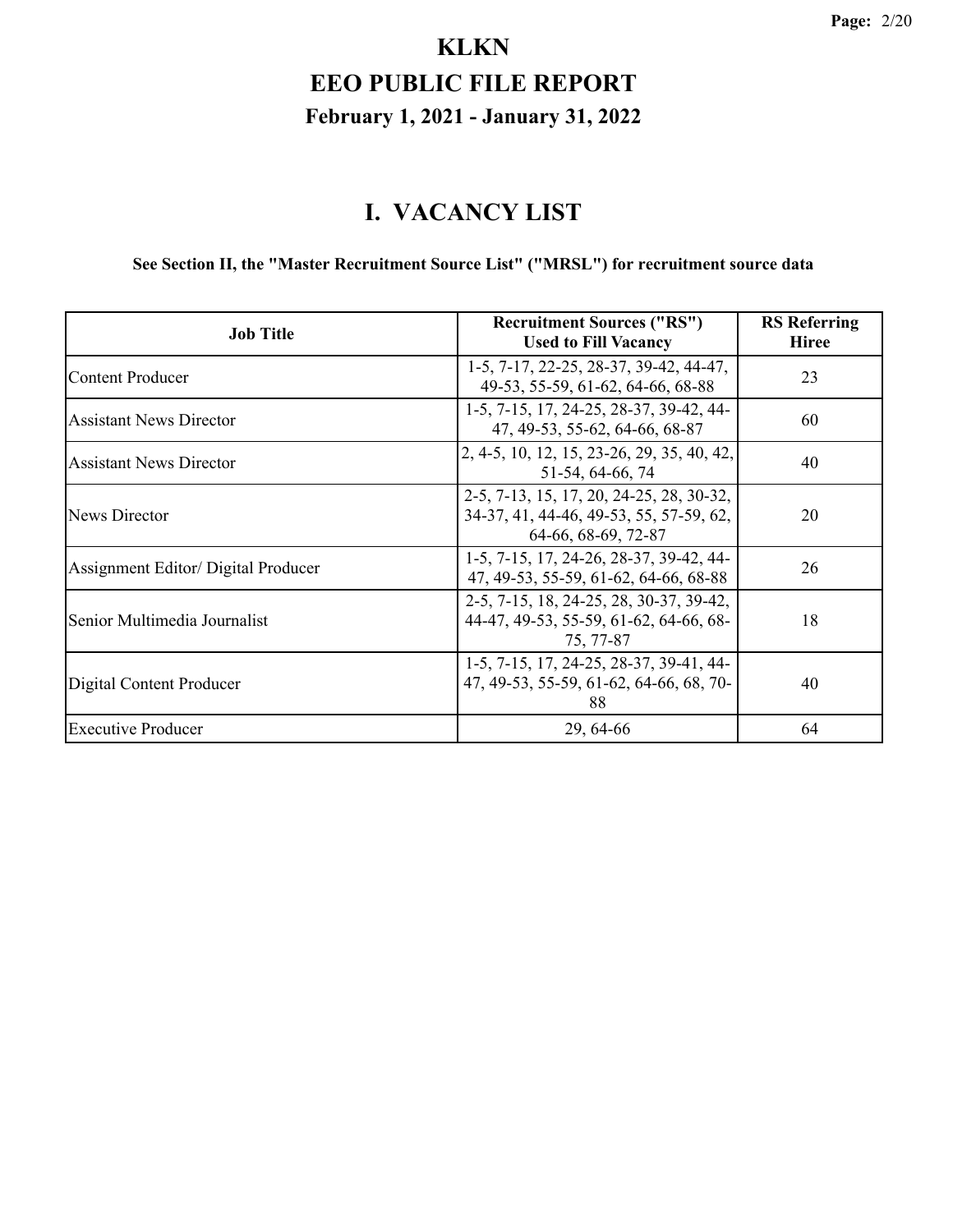| <b>RS</b><br><b>Number</b> | <b>RS</b> Information                                                                                                                                                                   | <b>Source Entitled</b><br>to Vacancy<br><b>Notification?</b><br>(Yes/No) | <b>No. of Interviewees</b><br><b>Referred by RS</b><br>Over<br><b>Reporting Period</b> |
|----------------------------|-----------------------------------------------------------------------------------------------------------------------------------------------------------------------------------------|--------------------------------------------------------------------------|----------------------------------------------------------------------------------------|
| $\mathbf{1}$               | Advertising Federation of Lincoln<br>PO Box 80093<br>Lincoln, Nebraska 68501<br>Phone: 402-440-2020<br>Email: JRITZMAN@AAFLINCOLN.ORG<br>Jolee Ritzman                                  | ${\bf N}$                                                                | $\boldsymbol{0}$                                                                       |
| $\overline{2}$             | African Multicultural Community Center<br>1225 F St.<br>Lincoln, Nebraska 68508<br>Phone: 402-477-6926<br>David Taw<br><b>Manual Posting</b>                                            | $\mathbf N$                                                              | $\boldsymbol{0}$                                                                       |
| 3                          | American G.I. Forum<br>2002 N St.<br>Omaha, Nebraska 68107<br>Phone: 402-733-9740<br>Phil Lordemann<br><b>Manual Posting</b>                                                            | ${\bf N}$                                                                | $\boldsymbol{0}$                                                                       |
| $\overline{\mathcal{A}}$   | Asian Community & Cultural Center<br>144 N 44th St. Suite A<br>Lincoln, Nebraska 68510<br>Phone: 402-477-3446<br>Email: info@lincolnasiancenter.org<br>Natalie Wiebelhaus               | ${\bf N}$                                                                | $\boldsymbol{0}$                                                                       |
| 5                          | <b>Bellevue University</b><br>1000 Galvin Rd South LIB LC<br>Bellevue, Nebraska 68005<br>Phone: 402-557-7423<br>Url: http://www.handshake.com<br>Cheryl Steede<br><b>Manual Posting</b> | ${\bf N}$                                                                | $\boldsymbol{0}$                                                                       |
| 6                          | Carver Talent, LLC<br>5319 Loon Nest Crt.<br>Appollo Beach, Florida 33572<br>Phone: 813-625-2130<br>Email: $ty@carvertalent.com$<br>N/A N/A                                             | $\mathbf N$                                                              | 5                                                                                      |
| $\boldsymbol{7}$           | <b>Central Community College-Hastings</b><br>PO Box 1024<br>Hastings, Nebraska 68902<br>Phone: 402-461-2424<br>Email: ksterner@cccneb.edu<br>Klye Sterner                               | $\mathbf N$                                                              | $\boldsymbol{0}$                                                                       |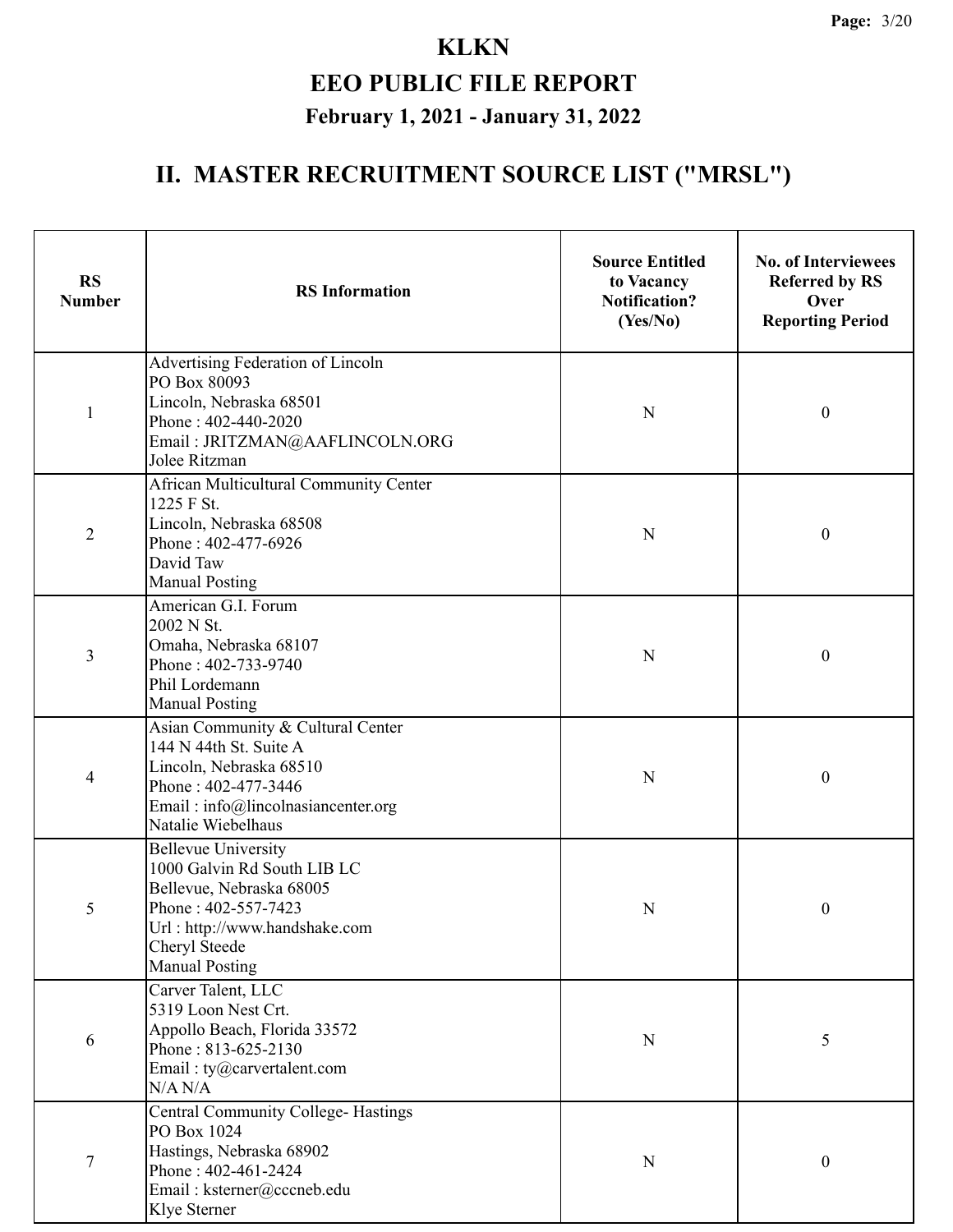| <b>RS</b><br><b>Number</b> | <b>RS</b> Information                                                                                                                                                                                                   | <b>Source Entitled</b><br>to Vacancy<br><b>Notification?</b><br>(Yes/No) | <b>No. of Interviewees</b><br><b>Referred by RS</b><br>Over<br><b>Reporting Period</b> |
|----------------------------|-------------------------------------------------------------------------------------------------------------------------------------------------------------------------------------------------------------------------|--------------------------------------------------------------------------|----------------------------------------------------------------------------------------|
| 8                          | <b>Central Community College-Columbus</b><br>PO Box 1027<br>Columbus, Nebraska 68602<br>Phone: 402-562-1210<br>Email: lhastreiter@cccneb.edu<br>Lora Hastreiter                                                         | N                                                                        | $\boldsymbol{0}$                                                                       |
| 9                          | Central Community College-Grand Island<br>PO Box 4903<br>Grand Island, Nebraska 68802<br>Phone: 308-398-7408<br>Email: gheath@cccneb.edu<br>Glenda Heath                                                                | N                                                                        | $\boldsymbol{0}$                                                                       |
| 10                         | Chadron State College<br>1000 Main St.<br>Chadron, Nebraska 69337<br>Phone: 308-432-6292<br>Email: jhartman@csc.edu<br>Janet Hartman                                                                                    | N                                                                        | $\boldsymbol{0}$                                                                       |
| 11                         | Clyde Malone Community Center<br>2032 U St.<br>Lincoln, Nebraska 68503<br>Phone: 402-474-1110<br>Email: ishma.valenti@malonecenter.org<br>Ishma Valenti                                                                 | N                                                                        | $\boldsymbol{0}$                                                                       |
| 12                         | College of St. Mary<br>7000 Mercy Rd.<br>Omaha, Nebraska 68106<br>Phone: 402-399-2485<br>Url: http://www.handshake.com<br>Michelle Perone<br><b>Manual Posting</b>                                                      | N                                                                        | 0                                                                                      |
| 13                         | Colorado State University<br>1101 Center Ave Mall Lory Student Center- Campus<br>Delivery 8033<br>Fort Collins, Colorado 80523<br>Phone: 970-491-6310<br>Email : cla jmcworkstudy@mail.colostate.edu<br>UNKNOWN UNKNOWN | N                                                                        | $\boldsymbol{0}$                                                                       |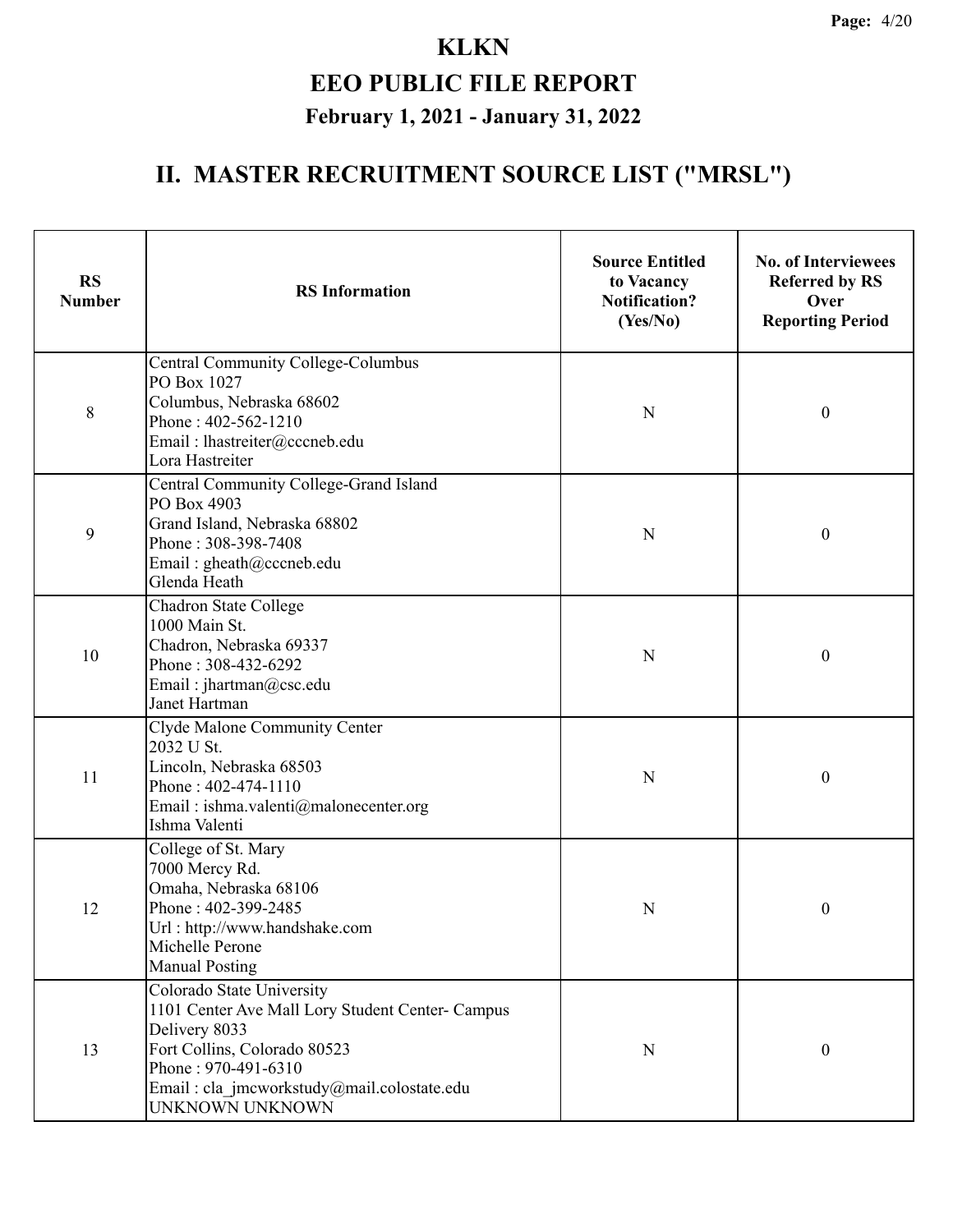| <b>RS</b><br><b>Number</b> | <b>RS</b> Information                                                                                                                                                    | <b>Source Entitled</b><br>to Vacancy<br><b>Notification?</b><br>(Yes/No) | <b>No. of Interviewees</b><br><b>Referred by RS</b><br>Over<br><b>Reporting Period</b> |
|----------------------------|--------------------------------------------------------------------------------------------------------------------------------------------------------------------------|--------------------------------------------------------------------------|----------------------------------------------------------------------------------------|
| 14                         | <b>Community Action Partners</b><br>210 O St<br>Lincoln, Nebraska 68508<br>Phone: 402-471-4515<br>Email: apettinger@communityactionatwork.org<br><b>Alfred Pettinger</b> | ${\bf N}$                                                                | $\boldsymbol{0}$                                                                       |
| 15                         | Concordia University<br>800 N Columbia Ave.<br>Seward, Nebraska 68434<br>Phone: 402-643-7226<br>Url: http://www.handshake.com<br>Corey Gray<br><b>Manual Posting</b>     | $\mathbf N$                                                              | $\boldsymbol{0}$                                                                       |
| 16                         | Cornhusker Help Wanted<br>3800 Cornhusker Highway<br>Lincoln, Nebraska 68504<br>Url: http://www.regionalhelpwanted.com<br>N/A N/A<br><b>Manual Posting</b>               | N                                                                        | $\boldsymbol{0}$                                                                       |
| 17                         | Creighton University<br>2500 California Plz<br>Omaha, Nebraska 68178<br>Phone: 402-280-3895<br>Url: http://www.handshake.com<br>D'lynn Buck<br><b>Manual Posting</b>     | N                                                                        | $\boldsymbol{0}$                                                                       |
| 18                         | <b>Current Employee</b>                                                                                                                                                  | ${\bf N}$                                                                | 3                                                                                      |
| 19                         | <b>Current Employee - Transfer/Promotion</b>                                                                                                                             | ${\bf N}$                                                                |                                                                                        |
| 20                         | <b>Current Employee/Internal Promotion</b>                                                                                                                               | ${\bf N}$                                                                | $\overline{2}$                                                                         |
| 21                         | <b>DCA</b> Talent<br>PO Box 100<br>Raleigh, North Carolina 27615<br>Url: https://www.dcatalent.com/<br>na na<br><b>Manual Posting</b>                                    | ${\bf N}$                                                                | 4                                                                                      |
| 22                         | Dcow<br>11550 Crossroads Circ.<br>Baltimore, Maryland 21220<br>Phone: 929-532-9515<br>Url: http://dcowmember.com<br>Kamara Daughtry<br><b>Manual Posting</b>             | ${\bf N}$                                                                | $\boldsymbol{0}$                                                                       |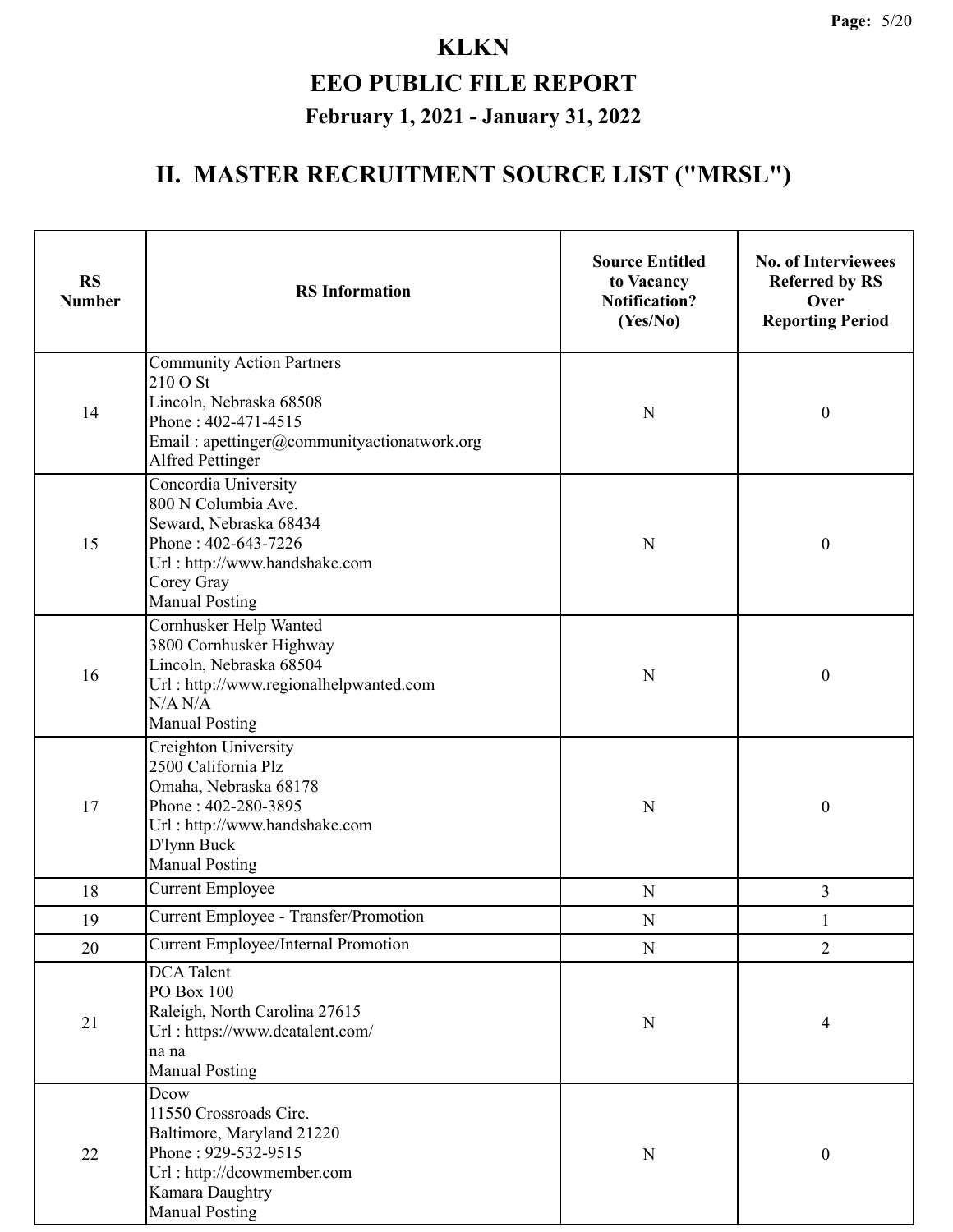| <b>RS</b><br><b>Number</b> | <b>RS</b> Information                                                                                                                                                     | <b>Source Entitled</b><br>to Vacancy<br><b>Notification?</b><br>(Yes/No) | <b>No. of Interviewees</b><br><b>Referred by RS</b><br>Over<br><b>Reporting Period</b> |
|----------------------------|---------------------------------------------------------------------------------------------------------------------------------------------------------------------------|--------------------------------------------------------------------------|----------------------------------------------------------------------------------------|
| 23                         | Did not indicate (Source Unknown)                                                                                                                                         | ${\bf N}$                                                                | $\overline{2}$                                                                         |
| 24                         | Doane College<br>303 N 52nd St<br>Lincoln, Nebraska 68504<br>Phone: 402-466-4774<br>Url: http://www.handshake.com<br><b>Susan Rocker</b><br><b>Manual Posting</b>         | N                                                                        | $\boldsymbol{0}$                                                                       |
| 25                         | El Centro De Las Americas<br>210 O St<br>Lincoln, Nebraska 68508<br>Phone: 102-474-3950<br>Jamie Arango<br><b>Manual Posting</b>                                          | N                                                                        | $\boldsymbol{0}$                                                                       |
| 26                         | <b>Employee Referral</b>                                                                                                                                                  | ${\bf N}$                                                                | 5                                                                                      |
| 27                         | <b>Glass Door</b><br>web based<br>na, Nebraska<br><b>Glass Door</b><br><b>Manual Posting</b>                                                                              | N                                                                        | 1                                                                                      |
| 28                         | Hastings Community College<br>710 N Turner<br>Hastings, Nebraska 68901<br>Phone: 402-461-7621<br>Url: http://www.handshake.com<br>Laura Matthias<br><b>Manual Posting</b> | N                                                                        | $\boldsymbol{0}$                                                                       |
| 29                         | indeed.com<br>6433 Champion Grandview Way<br>Austin, Texas 78750<br>Url: http://www.indeed.com<br>N/A N/A<br><b>Manual Posting</b>                                        | ${\bf N}$                                                                | 32                                                                                     |
| 30                         | Indian Center Inc.<br>1100 Military Rd.<br>Lincoln, Nebraska 68508<br>Phone: 402-570-5205<br>Georgianna Ausan<br><b>Manual Posting</b>                                    | ${\bf N}$                                                                | $\boldsymbol{0}$                                                                       |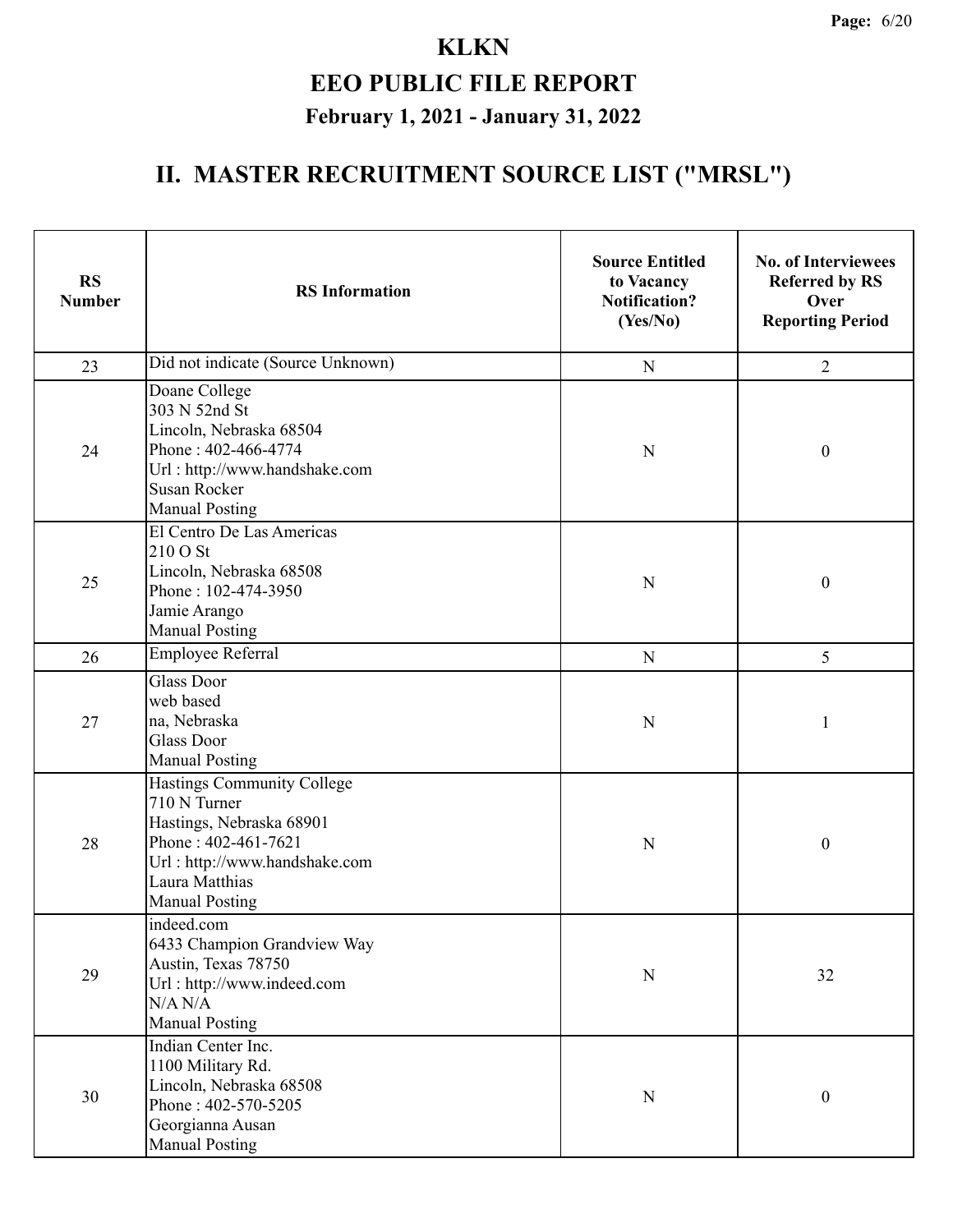| <b>RS</b><br><b>Number</b> | <b>RS</b> Information                                                                                                                                                      | <b>Source Entitled</b><br>to Vacancy<br><b>Notification?</b><br>(Yes/No) | <b>No. of Interviewees</b><br><b>Referred by RS</b><br>Over<br><b>Reporting Period</b> |
|----------------------------|----------------------------------------------------------------------------------------------------------------------------------------------------------------------------|--------------------------------------------------------------------------|----------------------------------------------------------------------------------------|
| 31                         | Iowa State University<br>513 Farm House Lane 0015 CURTISS HALL<br>Ames, Iowa 50011<br>Url: http://www.cyhire.iastate.edu<br>Julie Probasco-Sowers<br><b>Manual Posting</b> | N                                                                        | $\boldsymbol{0}$                                                                       |
| 32                         | <b>ITT Technical Services</b><br>300 N Meridian St. Suite 1100<br>Indianapolis, Indiana 46204<br>Phone: 317-706-9200<br>Nicole Elam<br><b>Manual Posting</b>               | N                                                                        | $\boldsymbol{0}$                                                                       |
| 33                         | Job Corps-Lincoln Office<br>941 O St Suite 723<br>Lincoln, Nebraska 68508<br>Phone: 402-471-2438<br>Email: clausen.shari@jobcorps.org<br>Shari Clausen                     | $\mathbf N$                                                              | $\boldsymbol{0}$                                                                       |
| 34                         | <b>Latino American Commission</b><br>PO Box 94965<br>Lincoln, Nebraska 65809<br>Phone: 402-471-2791<br>Email: jasel.cantu@nebraska.gov<br>Jasel Cantu                      | N                                                                        | $\boldsymbol{0}$                                                                       |
| 35                         | Latino Center of the Midlands<br>4821 S 24th St<br>Omaha, Nebraska 68107<br>Phone: 402-733-2720<br>Email: info@latinocenterofthemidlands.org<br><b>Albert Caras</b>        | N                                                                        | $\boldsymbol{0}$                                                                       |
| 36                         | League of Human Dignity<br>1701 P St<br>Lincoln, Nebraska 68508<br>Phone: 402-441-7871<br>Amy Hayes<br><b>Manual Posting</b>                                               | ${\bf N}$                                                                | $\boldsymbol{0}$                                                                       |
| 37                         | <b>Lincoln Goodwill Job Connection</b><br>1731 O St<br>Lincoln, Nebraska 68508<br>Phone: 402-438-2022<br>Email: aubry@lincolngoodwill.org<br>Aubry Hoegemeyer              | ${\bf N}$                                                                | $\boldsymbol{0}$                                                                       |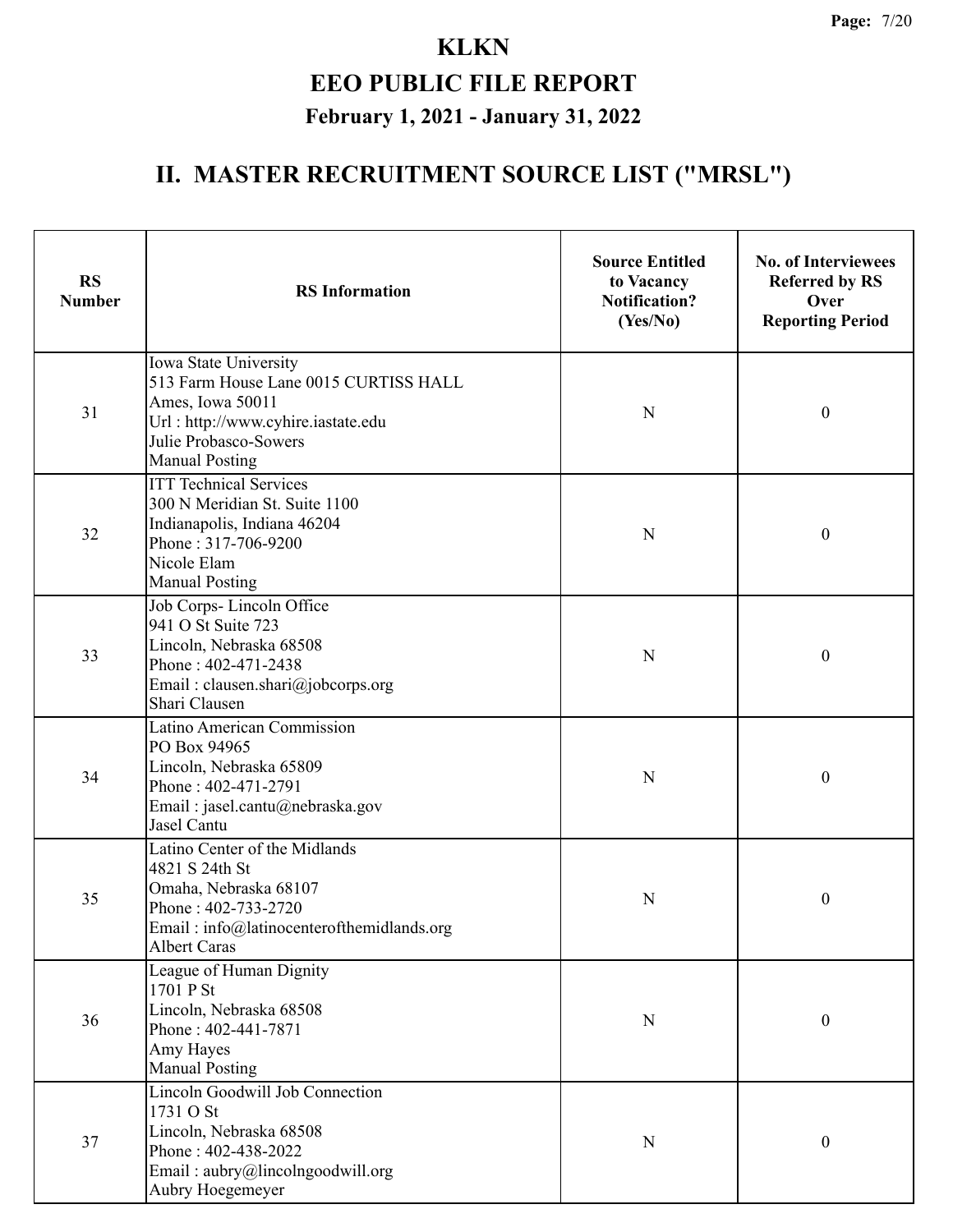| <b>RS</b><br><b>Number</b> | <b>RS</b> Information                                                                                                                                                                   | <b>Source Entitled</b><br>to Vacancy<br><b>Notification?</b><br>(Yes/No) | <b>No. of Interviewees</b><br><b>Referred by RS</b><br>Over<br><b>Reporting Period</b> |
|----------------------------|-----------------------------------------------------------------------------------------------------------------------------------------------------------------------------------------|--------------------------------------------------------------------------|----------------------------------------------------------------------------------------|
| 38                         | Lincoln Journal Star Newspaper<br>926 P ST<br>Lincoln, Nebraska 68508<br>Phone: 402-473-7373<br><b>Job Listings</b><br><b>Manual Posting</b>                                            | ${\bf N}$                                                                | $\boldsymbol{0}$                                                                       |
| 39                         | Lincoln Vet Center<br>3119 O St Suite A<br>Lincoln, Nebraska 68510<br>Phone: 402-476-9736<br>Email: jason.walters11@va.gov<br><b>Jason Walters</b>                                      | N                                                                        | $\boldsymbol{0}$                                                                       |
| 40                         | LinkedIn.com<br>1000 W. Maude Ave.<br>Sunnyvale, California 94085<br>Url: http://www.linkedin.com<br>N/A N/A<br><b>Manual Posting</b>                                                   | N                                                                        | 31                                                                                     |
| 41                         | medialinetalent.com<br>1209 Wood Valley Rd.<br>Augusta, Georgia 30909<br>Phone: 706-364-7564<br>Url: http://www.medialinetalent.com<br><b>Rich Everitt</b><br><b>Manual Posting</b>     | N                                                                        | $\boldsymbol{0}$                                                                       |
| 42                         | mediarecruiter.com<br>9457 S. University Blvd. #303<br>Highlands Ranch, Colorado 80126<br>Phone: 303-400-5150<br>Url: http://www.mediarecruiter.com<br>N/A N/A<br><b>Manual Posting</b> | N                                                                        | $\mathbf{0}$                                                                           |
| 43                         | Michaels Media<br>1721 Rrichardson Place.<br>Tampa, Florida 33606<br>Phone: 813-254-9695<br>Url: http://www.collectivetalent.com<br>N/A N/A<br><b>Manual Posting</b>                    | ${\bf N}$                                                                | $\boldsymbol{0}$                                                                       |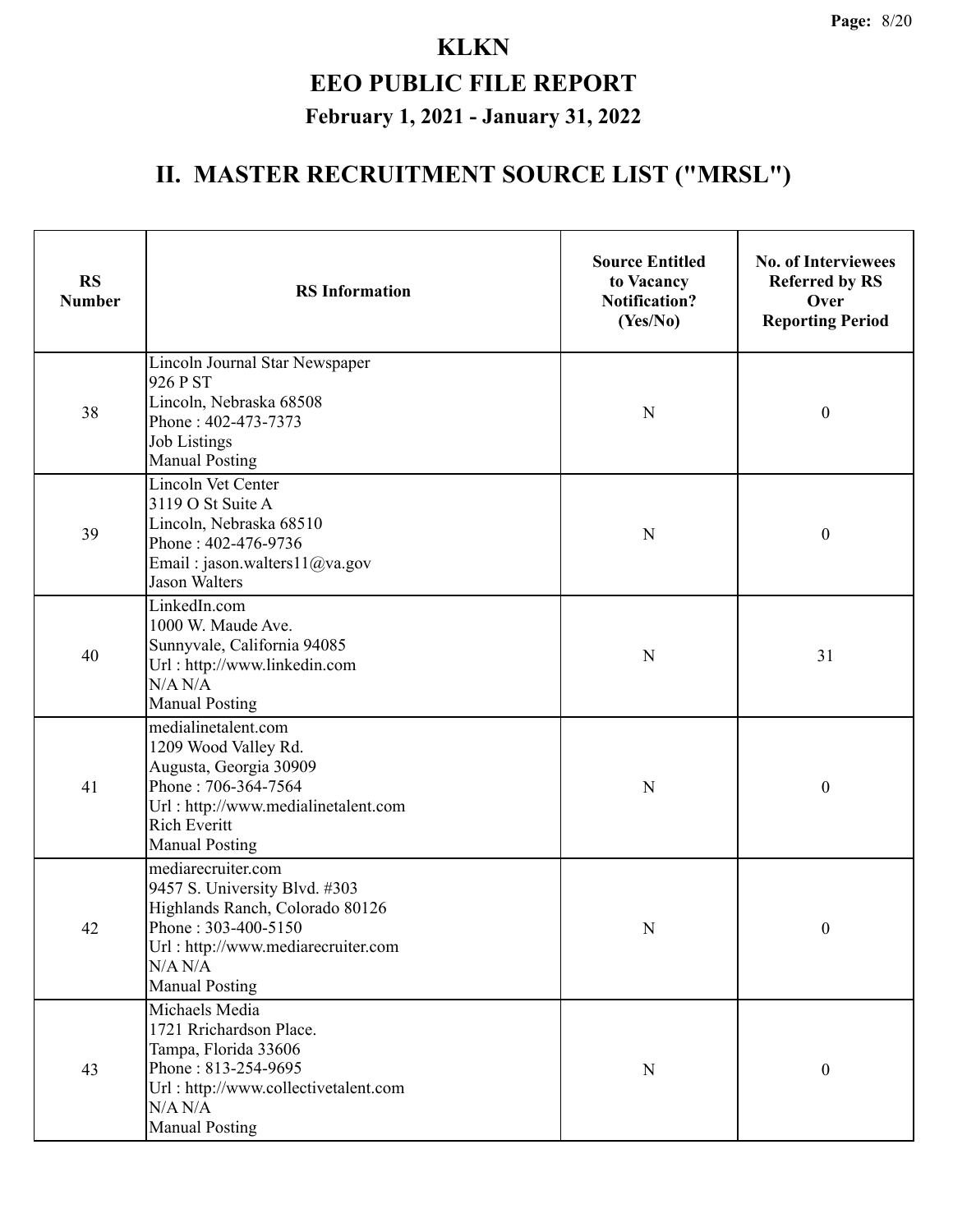| <b>RS</b><br><b>Number</b> | <b>RS</b> Information                                                                                                                                                                             | <b>Source Entitled</b><br>to Vacancy<br><b>Notification?</b><br>(Yes/No) | <b>No. of Interviewees</b><br><b>Referred by RS</b><br>Over<br><b>Reporting Period</b> |
|----------------------------|---------------------------------------------------------------------------------------------------------------------------------------------------------------------------------------------------|--------------------------------------------------------------------------|----------------------------------------------------------------------------------------|
| 44                         | Mid-Plains Community College<br>1101 Halligan Dr. RM 205<br>North Platte, Nebraska 69101<br>Phone: 308-535-3619<br>Url: http://www.collegecentral.com<br>Berva Arensdorf<br><b>Manual Posting</b> | N                                                                        | $\boldsymbol{0}$                                                                       |
| 45                         | Midland Lutheran College<br>900 N Clarkson St.<br>Fremont, Nebraska 68025<br>Phone: 402-941-6401<br>Url: http://www.handshake.com<br>Connie Kreikmeier<br><b>Manual Posting</b>                   | N                                                                        | $\boldsymbol{0}$                                                                       |
| 46                         | Mississippi State University<br>75 B.S. Hood Road<br>Starkville, Mississippi 39762<br>Phone: 662-325-9112<br>Email: jbailey@distance.msstate.edu<br>Joy Bailey                                    | $\mathbf N$                                                              | $\boldsymbol{0}$                                                                       |
| 47                         | <b>NAACP</b><br>PO Box 81322<br>Lincoln, Nebraska 68501<br>Phone: 402-457-4700<br>Email: lincolnbranchnaacp@gmail.com<br>Dewayne Mays                                                             | N                                                                        | $\boldsymbol{0}$                                                                       |
| 48                         | National Weather Association<br>3100 Monitor Avenue<br>Norman, Oklahoma 73072<br>Phone: 405-701-5167<br>Url: http://www.nwas.org<br>N/A N/A<br><b>Manual Posting</b>                              | ${\bf N}$                                                                | $\boldsymbol{0}$                                                                       |
| 49                         | Nebraska Broadcasters Association<br>11414 W Center Rd. Suite 342<br>Omaha, Nebraska 68114<br>Email: JIM@NE-BA.org<br>Jim Timm                                                                    | $\mathbf Y$                                                              | $\boldsymbol{0}$                                                                       |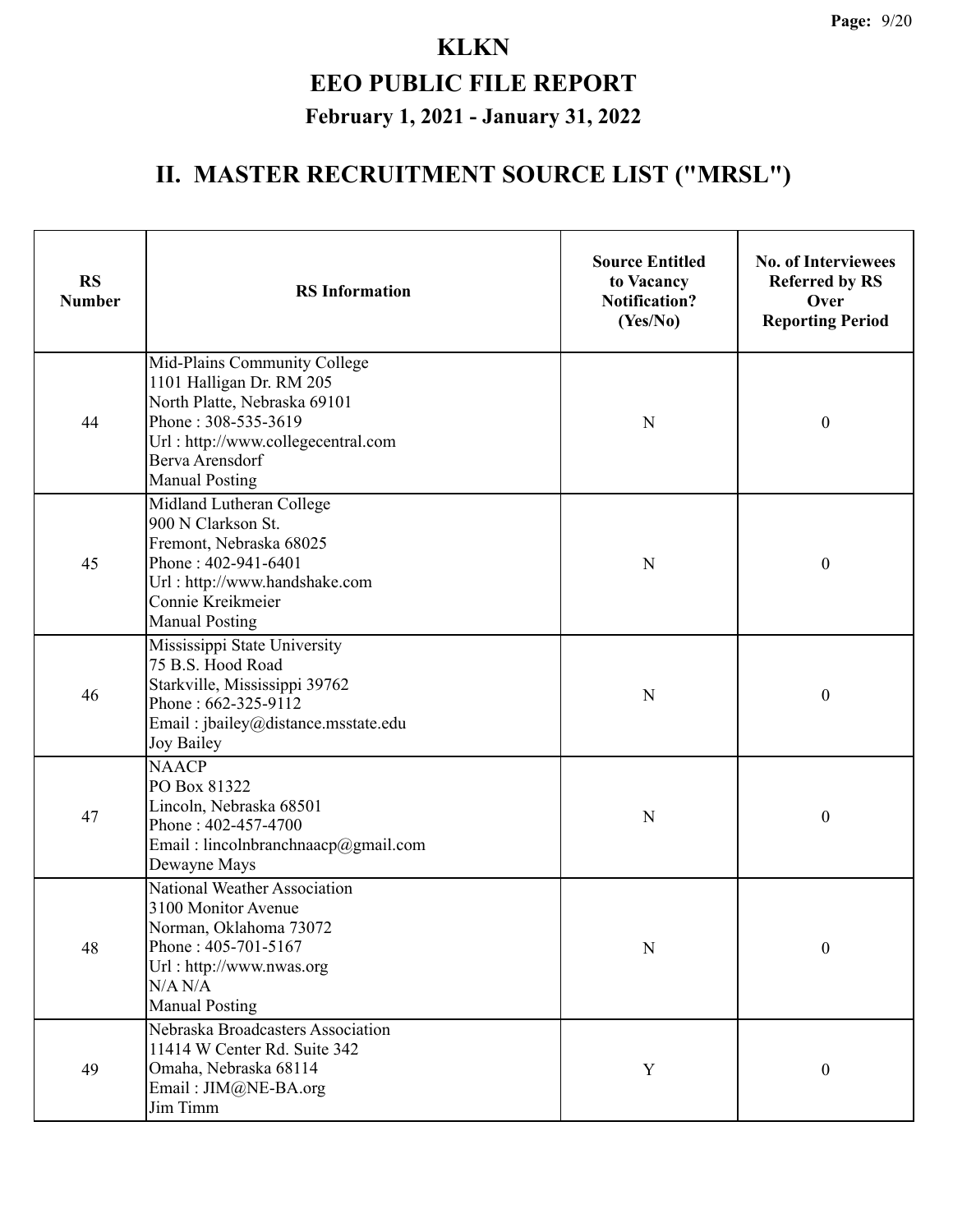| <b>RS</b><br><b>Number</b> | <b>RS</b> Information                                                                                                                                                                             | <b>Source Entitled</b><br>to Vacancy<br><b>Notification?</b><br>(Yes/No) | <b>No. of Interviewees</b><br><b>Referred by RS</b><br>Over<br><b>Reporting Period</b> |
|----------------------------|---------------------------------------------------------------------------------------------------------------------------------------------------------------------------------------------------|--------------------------------------------------------------------------|----------------------------------------------------------------------------------------|
| 50                         | Nebraska Colleges Career Service<br>800 N Columbia Ave.<br>Seward, Nebraska 68434<br>Phone: 402-643-7226<br>Email: nccsa@listserv.unl.edu<br>Jason Barelman                                       | N                                                                        | $\boldsymbol{0}$                                                                       |
| 51                         | Nebraska Department of Labor<br>1111 O ST Suite 205<br>Lincoln, Nebraska 68508<br>Phone: 402-413-9236<br>Url: http://www.networks.nebraska.gov<br><b>Federico Torres</b><br><b>Manual Posting</b> | N                                                                        | 1                                                                                      |
| 52                         | Nebraska Indian Community Center<br><b>PO Box 428</b><br>Macy, Nebraska 68039<br>Phone: 402-241-5950<br>Email: pfowler@thenicc.edu<br>Paul Fowler                                                 | N                                                                        | $\boldsymbol{0}$                                                                       |
| 53                         | Nebraska Wesleyan University<br>5000 ST Paul Ave.<br>Lincoln, Nebraska 68504<br>Phone: 402-465-2224<br>Url: http://www.handshake.com<br>Heather Hoops<br><b>Manual Posting</b>                    | N                                                                        | $\boldsymbol{0}$                                                                       |
| 54                         | Non-Employee Referral                                                                                                                                                                             | $\mathbf N$                                                              | $\overline{2}$                                                                         |
| 55                         | Northeast Community College<br>PO Box 469<br>Norfolk, Nebraska 68702<br>Phone: 402-844-7264<br>Email: amy@northeast.edu<br>Amy Koehler                                                            | ${\bf N}$                                                                | $\boldsymbol{0}$                                                                       |
| 56                         | Ohio Center for Broadcasting<br>404 S Upham St.<br>Lakewood, Colorado 80226<br>Phone: 303-937-7070<br>Email: tcuff@beonair.com<br>Terry Cuff                                                      | N                                                                        | $\boldsymbol{0}$                                                                       |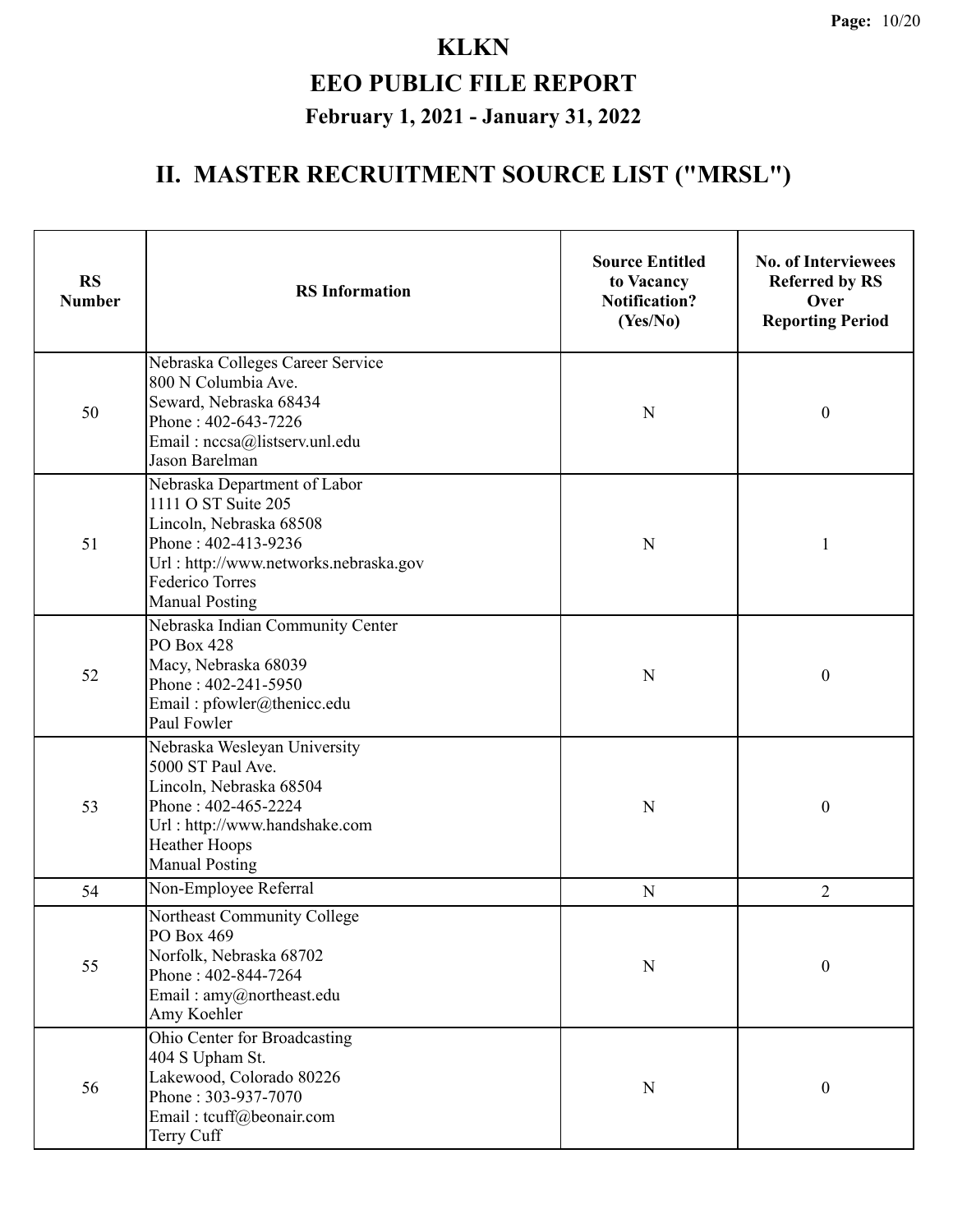| <b>RS</b><br><b>Number</b> | <b>RS</b> Information                                                                                                                                                         | <b>Source Entitled</b><br>to Vacancy<br><b>Notification?</b><br>(Yes/No) | <b>No. of Interviewees</b><br><b>Referred by RS</b><br>Over<br><b>Reporting Period</b> |
|----------------------------|-------------------------------------------------------------------------------------------------------------------------------------------------------------------------------|--------------------------------------------------------------------------|----------------------------------------------------------------------------------------|
| 57                         | Penn State University<br>504 Walker Bldg Dept. of Meterology<br>University Park, Pennsylvania 16802<br>Phone: 814-863-7714<br>Email: DAVID.STENSRUD@PSU.EDU<br>David Stensrud | N                                                                        | $\boldsymbol{0}$                                                                       |
| 58                         | Peru State College<br>600 Hoyt<br>Peru, Nebraska 68421<br>Phone: 402-872-2436<br>Email: jeberly@peru.edu<br>Jamie Eberly                                                      | N                                                                        | $\boldsymbol{0}$                                                                       |
| 59                         | Purdue University Global<br>1821 K St<br>Lincoln, Nebraska 68508<br>Phone: 402-440-3118<br>Email: KKABEER@PURDUEGLOBAL.EDU<br>Katie Kazbeer                                   | N                                                                        | $\boldsymbol{0}$                                                                       |
| 60                         | Rick Gevers & Associates<br>355 E Ohio St. Suite 303<br>Indianapolis, Indiana 46204<br>Phone: 317-635-7912<br>Email: RICK@RICKGREVERS.COM<br><b>Rick Grever</b>               | N                                                                        | 5                                                                                      |
| 61                         | South Dakota State University<br>PO Box 2230<br>Brookings, South Dakota 57007<br>Email: betty.nelson@sdstate.edu<br><b>Betty Nelson NELSON</b>                                | N                                                                        | $\boldsymbol{0}$                                                                       |
| 62                         | Southeast Community College<br>8800 O St<br>Lincoln, Nebraska 68520<br>Phone: 402-437-2622<br>Email: placement@southeast.edu<br>Lynn Willey                                   | $\mathbf N$                                                              | $\boldsymbol{0}$                                                                       |
| 63                         | Spotsndots.com<br>1635 Old Highway 41 NW Suites 112-338<br>Kennesaw, Georgia 30152<br>Url: http://www.spotsndot.com<br>N/A N/A<br><b>Manual Posting</b>                       | N                                                                        | $\boldsymbol{0}$                                                                       |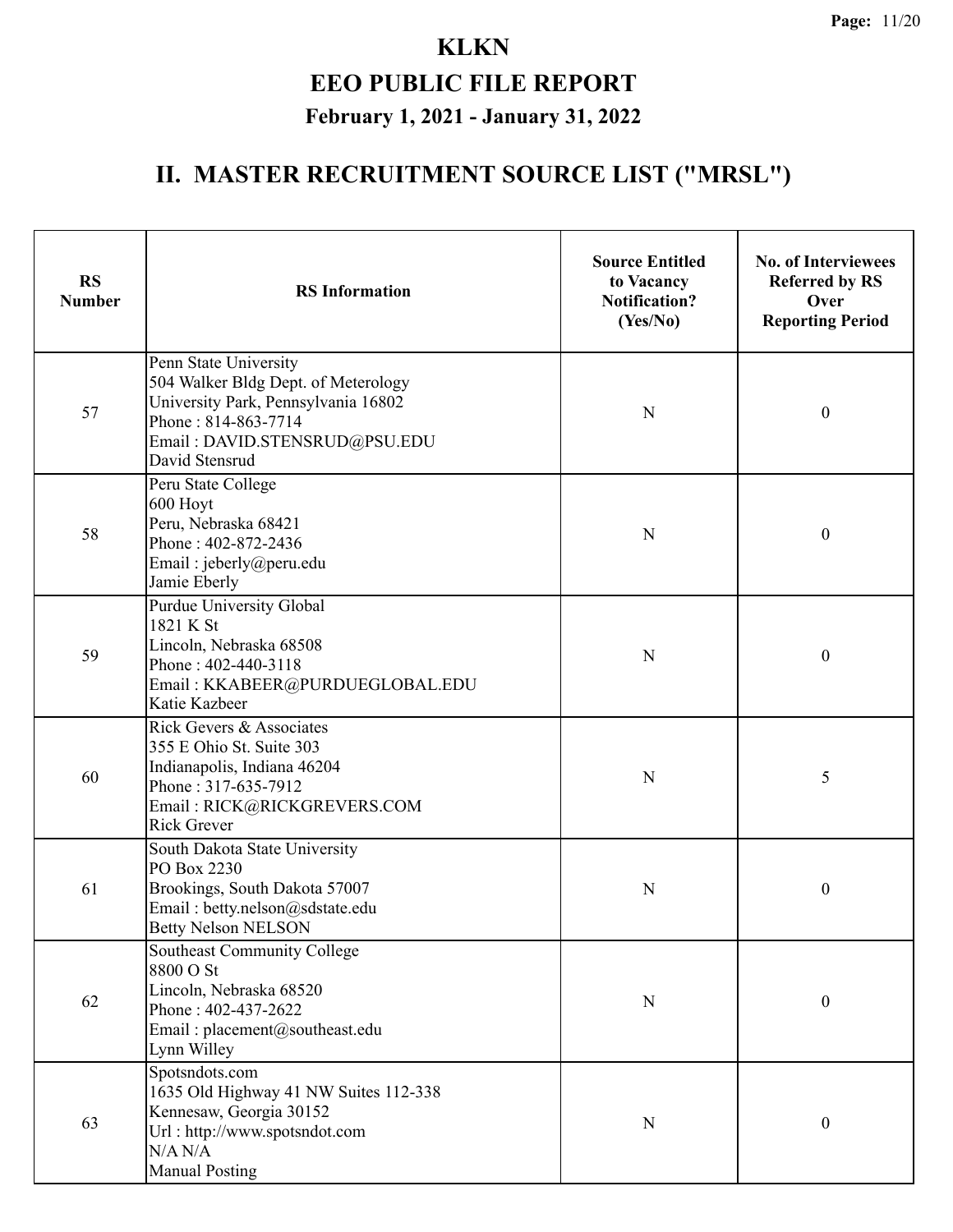| <b>RS</b><br><b>Number</b> | <b>RS</b> Information                                                                                                                                                                                        | <b>Source Entitled</b><br>to Vacancy<br><b>Notification?</b><br>(Yes/No) | <b>No. of Interviewees</b><br><b>Referred by RS</b><br>Over<br><b>Reporting Period</b> |
|----------------------------|--------------------------------------------------------------------------------------------------------------------------------------------------------------------------------------------------------------|--------------------------------------------------------------------------|----------------------------------------------------------------------------------------|
| 64                         | STANDARD MEDIA GROUP LLC-KBSI<br>806 Enterprise<br>Cape Girardeau, Missouri 63703<br>Url: http://www.kbsitv.com<br>Email: RMIRGAUX@KBSI23.COM<br>Rhonda Migraux                                              | N                                                                        | 3                                                                                      |
| 65                         | STANDARD MEDIA GROUP LLC- KLKN-TV Website/<br>Facebook / On-Air<br>3240 S 10th St<br>Lincoln, Nebraska 68502<br>Phone: 402-436-2237<br>Url: http://www.klkntv.com<br>Randy Ksionzek<br><b>Manual Posting</b> | N                                                                        | 8                                                                                      |
| 66                         | STANDARD MEDIA GROUP LLC- WLNE<br>10 Orms St. Suite 300<br>Providence, Rhode Island 2904<br>Phone: 401-453-8011<br>Email: BBUSCH@ABC6.COM<br><b>Blake Busch</b>                                              | N                                                                        | $\boldsymbol{0}$                                                                       |
| 67                         | <b>Tik Tok</b><br>NA Na<br>NA, Nebraska<br>Url: www.tiktok.com<br><b>NANA</b><br><b>Manual Posting</b>                                                                                                       | N                                                                        |                                                                                        |
| 68                         | tvjobs.com<br>PO Box 4116<br>Ocean side, California 92052<br>Phone: 800-374-0019<br>Url: http://www.tvjobs.com<br><b>Job Listings</b><br><b>Manual Posting</b>                                               | N                                                                        | 3                                                                                      |
| 69                         | tvnewscheck.com<br>24 W Lancaster Ave. Suite 205<br>Ardmore, Pennsylvania 19003<br>Phone: 484-412-8297<br>Url: http://www.tvnewscheck.com<br>Paul Greiley<br><b>Manual Posting</b>                           | N                                                                        | $\boldsymbol{0}$                                                                       |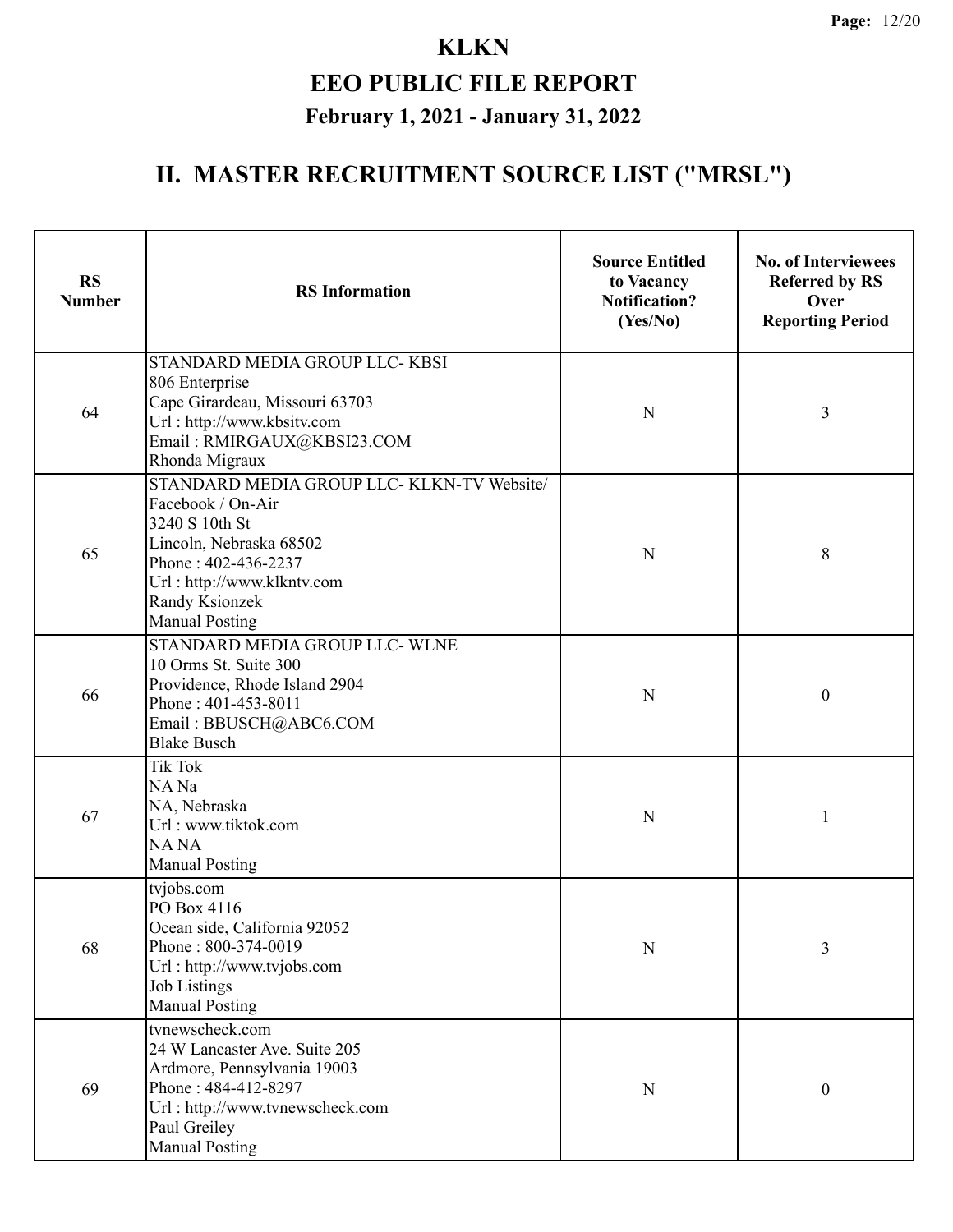| <b>RS</b><br><b>Number</b> | <b>RS</b> Information                                                                                                                                                                                     | <b>Source Entitled</b><br>to Vacancy<br><b>Notification?</b><br>(Yes/No) | <b>No. of Interviewees</b><br><b>Referred by RS</b><br>Over<br><b>Reporting Period</b> |  |
|----------------------------|-----------------------------------------------------------------------------------------------------------------------------------------------------------------------------------------------------------|--------------------------------------------------------------------------|----------------------------------------------------------------------------------------|--|
| 70                         | <b>Union College</b><br>3800 S 48th St<br>Lincoln, Nebraska 68506<br>Phone: 402-437-2622<br>Email: TRINA.CRESS@UCOLLEGE.EDU<br>Valerie Lee                                                                | N                                                                        | $\boldsymbol{0}$                                                                       |  |
| 71                         | University of Arizona<br>1303 E University Blvd. Suite 411<br>Tucson, Arizona 85721<br>Email: boykin1@email.arizona.edu<br>Paloma Boykin                                                                  | N                                                                        | $\boldsymbol{0}$                                                                       |  |
| 72                         | University of Iowa<br>213 N Clinton St. Suite C310<br>Iowa city, Iowa 52245<br>Email: paul-w-jensen@uiowa.edu<br>Paul Jensen                                                                              | N                                                                        | $\boldsymbol{0}$                                                                       |  |
| 73                         | University of Kansas<br>Stauffer-Flint Hall<br>Lawrence, Kansas 6645<br>Phone: 785-864-0608<br>Email: UTSLER@KU.EDU<br>Max Utsler                                                                         | N                                                                        | $\boldsymbol{0}$                                                                       |  |
| 74                         | University of Nebraska - Lincoln<br>200 Nebraska Union<br>Lincoln, Nebraska 68588<br>Various Departments<br><b>Manual Posting</b>                                                                         | N                                                                        | $\boldsymbol{0}$                                                                       |  |
| 75                         | University of Nebraska - Omaha<br>6001 Dodge Street<br>Omaha, Nebraska 68182<br>Various Departments<br><b>Manual Posting</b>                                                                              | $\mathbf N$                                                              | 0                                                                                      |  |
| 76                         | University of Nebraska- Kearney-Academic & Career<br>Services<br><b>MSAB#140</b><br>Kearney, Nebraska 68849<br>Phone: 308-865-8501<br>Url: http://www.handshake.com<br>Joni Weed<br><b>Manual Posting</b> | ${\bf N}$                                                                | $\boldsymbol{0}$                                                                       |  |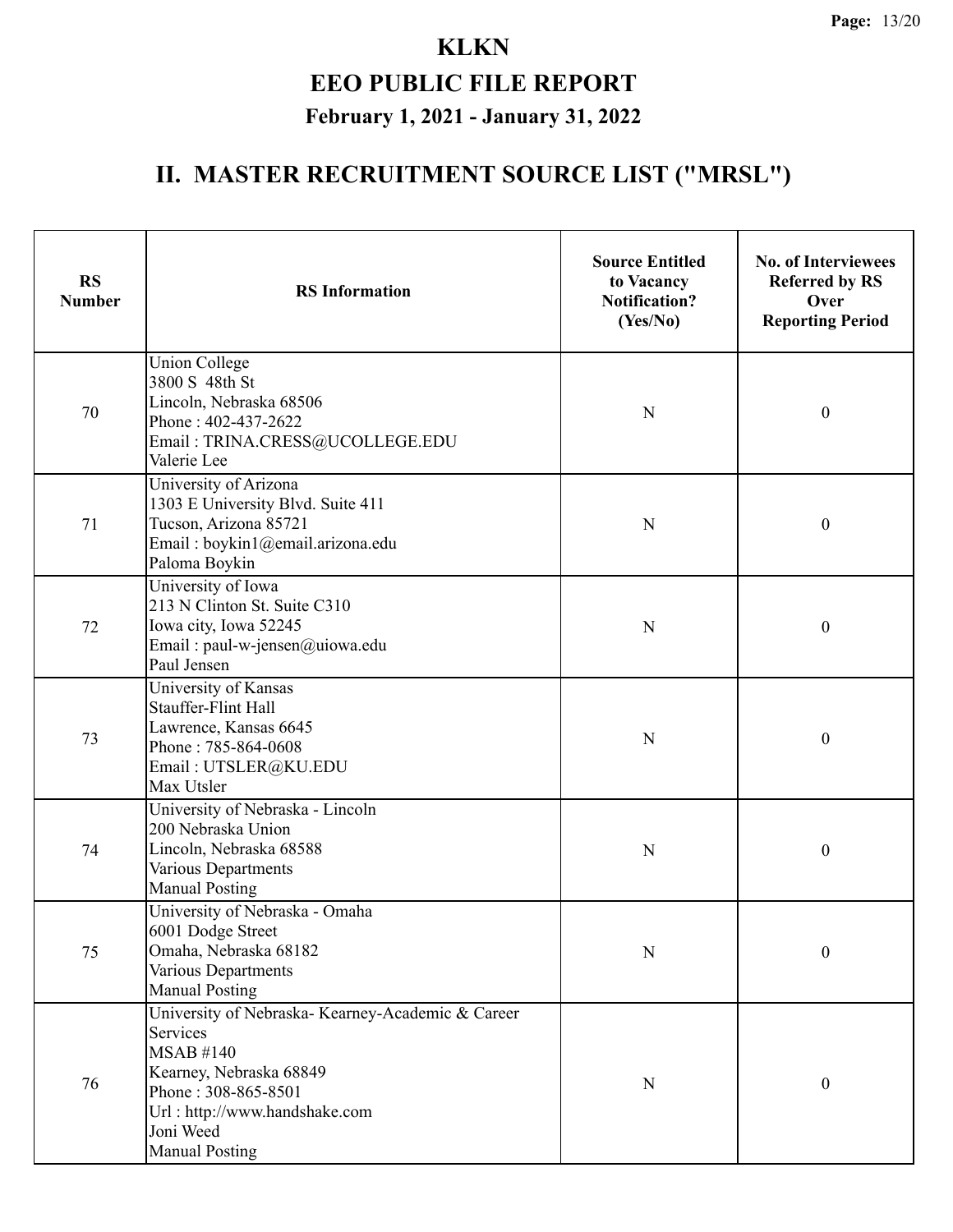| <b>RS</b><br><b>Number</b> | <b>RS</b> Information                                                                                                                                                                                  | <b>Source Entitled</b><br>to Vacancy<br><b>Notification?</b><br>(Yes/No) | <b>No. of Interviewees</b><br><b>Referred by RS</b><br>Over<br><b>Reporting Period</b> |
|----------------------------|--------------------------------------------------------------------------------------------------------------------------------------------------------------------------------------------------------|--------------------------------------------------------------------------|----------------------------------------------------------------------------------------|
| 77                         | University of Nebraska- Kearney-Dept. of<br>Communications<br>200 Nebraska Union Mitchell Center Library<br>Kearney, Nebraska 68849<br>Phone: 308-865-8249<br>Email: careerserv@unk.edu<br>Judy Spivey | N                                                                        | $\boldsymbol{0}$                                                                       |
| 78                         | University of Northern Iowa<br>Gilchrist Hall Dakota St.<br>Cedar Falls, Iowa 50614<br>Url: http://handshake.com<br>Nichole Harken<br><b>Manual Posting</b>                                            | N                                                                        | $\boldsymbol{0}$                                                                       |
| 79                         | University of South Dakota<br>414 E Clark St.<br>Vermillion, South Dakota 50614<br>Email: cmj@usd.edu<br><b>Job Listings</b>                                                                           | N                                                                        | $\boldsymbol{0}$                                                                       |
| 80                         | University of Wisconsin<br>975 Bascom Mall<br>Madison, Wisconsin 53706<br>Email: AOS@AOS.WISC.EDU<br><b>Job Listings</b>                                                                               | N                                                                        | $\boldsymbol{0}$                                                                       |
| 81                         | UNL- School of Journalism/KRNU<br>148 Anderson Hall<br>Lincoln, Nebraska 68588<br>Phone: 402-472-6856<br>Email: ralloway1@unl.edu<br>Rick Allowy                                                       | $\mathbf N$                                                              | $\boldsymbol{0}$                                                                       |
| 82                         | UNL-Student Veterans Organization<br>200 Nebraska Union Box 7<br>Lincoln, Nebraska 68588<br>Phone: 402-472-9310<br><b>Thomas Allison</b><br><b>Manual Posting</b>                                      | N                                                                        | $\boldsymbol{0}$                                                                       |
| 83                         | <b>UNO</b><br>6001 Dodge Street EAB 115<br>Omaha, Nebraska 68182<br>Phone: 402-554-3672<br>Email: callen@unomaha.edu<br>Joe Hayes                                                                      | N                                                                        | $\boldsymbol{0}$                                                                       |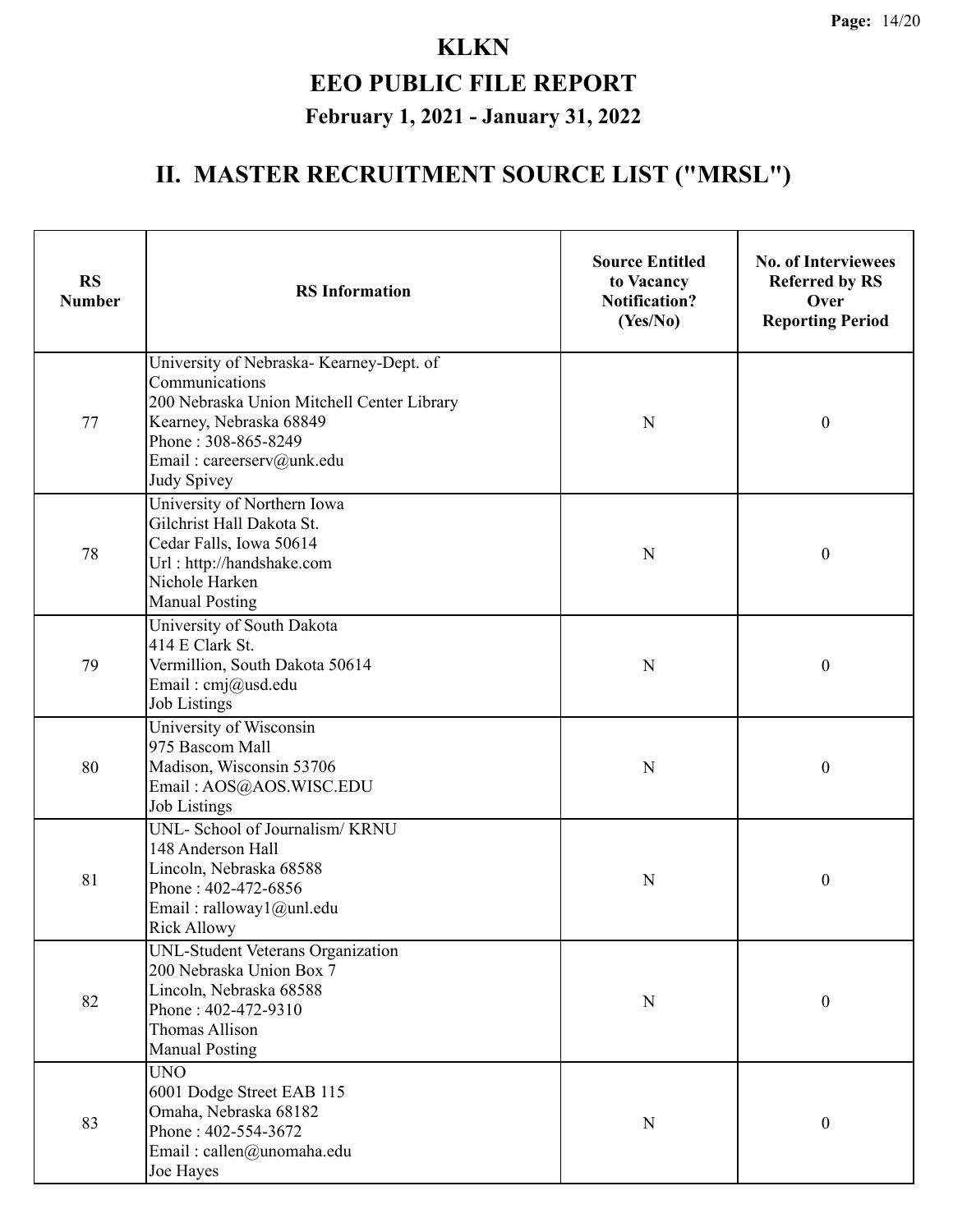| <b>RS</b><br><b>Number</b> | <b>RS</b> Information                                                                                                                                                                    | <b>Source Entitled</b><br>to Vacancy<br><b>Notification?</b><br>(Yes/No) | <b>No. of Interviewees</b><br><b>Referred by RS</b><br>Over<br><b>Reporting Period</b> |
|----------------------------|------------------------------------------------------------------------------------------------------------------------------------------------------------------------------------------|--------------------------------------------------------------------------|----------------------------------------------------------------------------------------|
| 84                         | Urban League Family Resource Ctr.<br>3040 Lake St.<br>Omaha, Nebraska 68111<br>Phone: 402-451-1066<br>Rozalyn Bredow<br><b>Manual Posting</b>                                            | N                                                                        | $\boldsymbol{0}$                                                                       |
| 85                         | Wayne State College<br>1111 Main St. Student Center<br>Wayne, Nebraska 68787<br>Phone: 402-375-7425<br>Url: http://wsc.symplicity.com/employers<br>Jessie Piper<br><b>Manual Posting</b> | N                                                                        | $\boldsymbol{0}$                                                                       |
| 86                         | Western Iowa Tech<br>4647 Stone Ave<br>Sioux City, Iowa 51106<br>Phone: 712-274-6400<br>Url: http://www.meetyourcareer.com<br>Sandra Mitchell<br><b>Manual Posting</b>                   | N                                                                        | $\boldsymbol{0}$                                                                       |
| 87                         | Western Nebraska Community College<br>2620 College Park<br>Scottsbluff, Nebraska 69361<br>Phone: 308-635-6341<br>Email: ojedav1@wncc.edu<br>Mai Lee Olsen                                | N                                                                        | $\boldsymbol{0}$                                                                       |
| $88\,$                     | York College<br>1125 E 8th St.<br>York, Nebraska<br>Phone: 402-363-5675<br>Email: tlwyatt@york.edu<br>Tracey Wyatt                                                                       | $\mathbf N$                                                              | $\boldsymbol{0}$                                                                       |
| 89                         | YouTube Search<br>na<br>n, Nebraska<br>Url: www.youtube.com<br>na na<br><b>Manual Posting</b>                                                                                            | ${\bf N}$                                                                | $\overline{2}$                                                                         |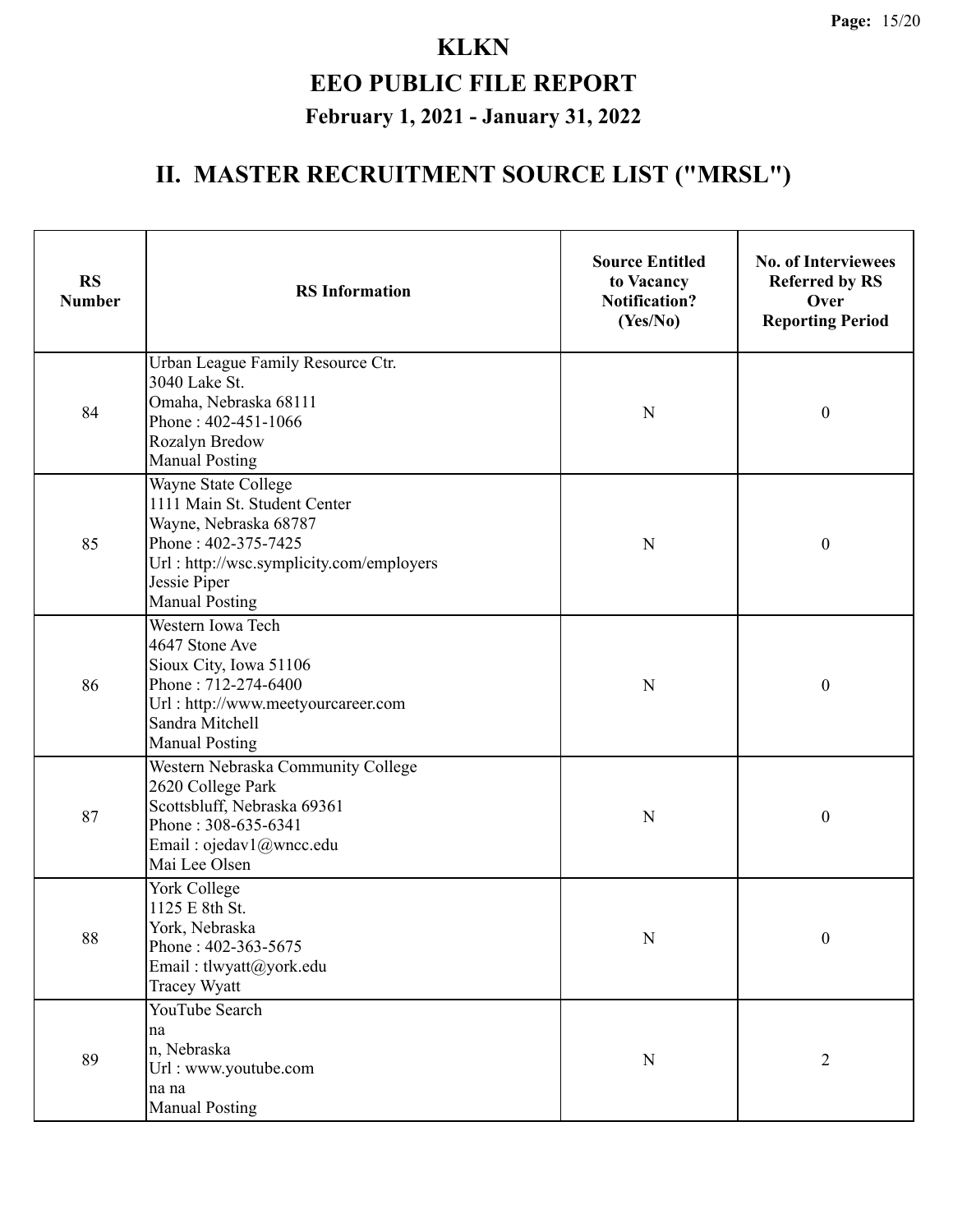| <b>RS</b><br><b>Number</b> | <b>RS</b> Information                                                                                                                          | <b>Source Entitled</b><br>to Vacancy<br><b>Notification?</b><br>(Yes/No) | <b>No. of Interviewees</b><br><b>Referred by RS</b><br>Over<br><b>Reporting Period</b> |
|----------------------------|------------------------------------------------------------------------------------------------------------------------------------------------|--------------------------------------------------------------------------|----------------------------------------------------------------------------------------|
| 90                         | Ziprecruiter.com<br>604 Arizona Ave.<br>Santa Monica, California 90401<br>Url: http://www.ziprecruiter.com<br>N/A N/A<br><b>Manual Posting</b> | N                                                                        | $\boldsymbol{0}$                                                                       |
|                            | <b>TOTAL INTERVIEWS OVER REPORTING PERIOD:</b>                                                                                                 |                                                                          | 111                                                                                    |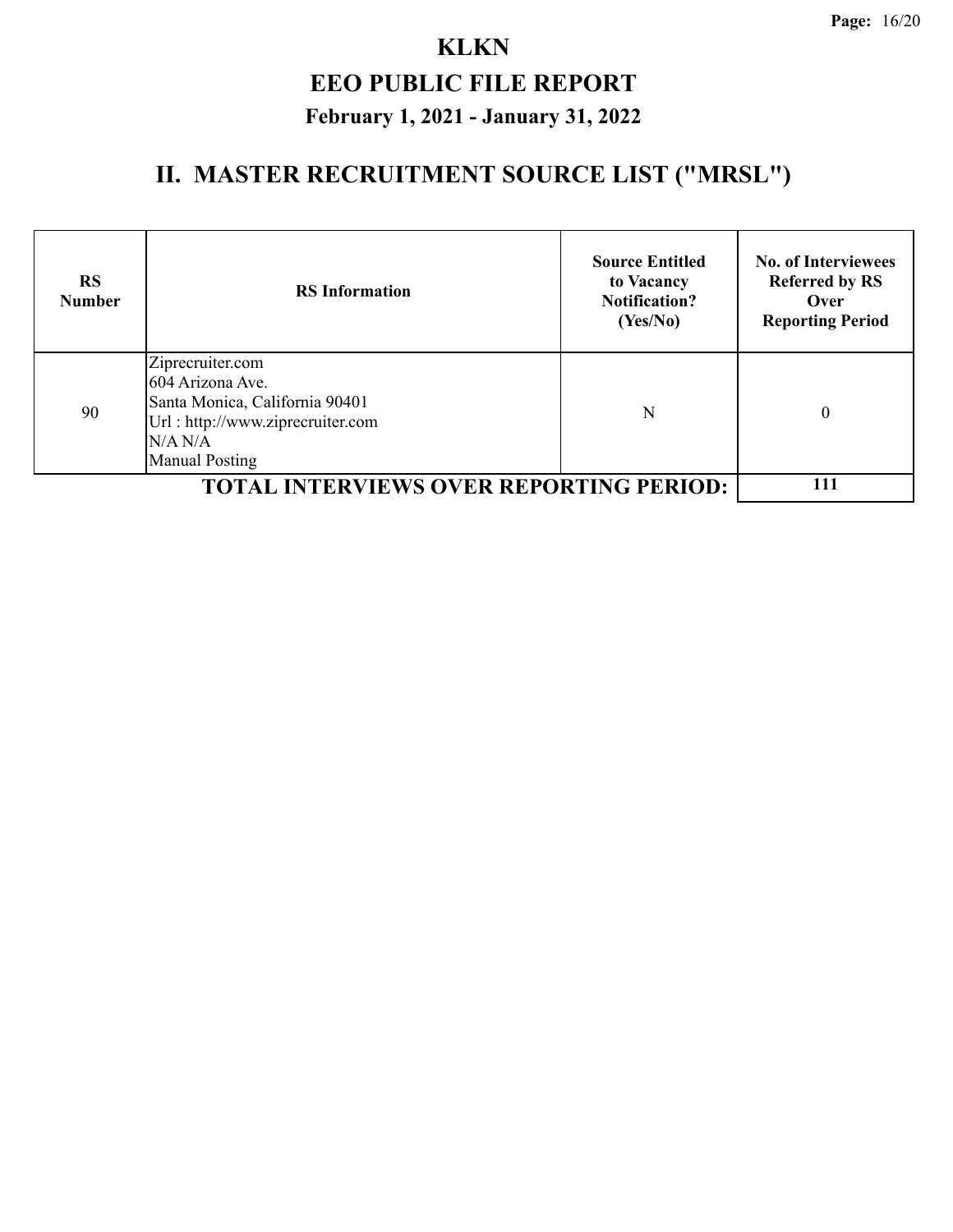|                | <b>Date</b> | <b>Type of</b><br><b>Recruitment Initiative</b><br>(Menu Selection)                | <b>Brief Description Of Activity</b>                                                                                                                                                                                                                                                                                                                                                                                                                                                                                                                                                                                                                                                                                                                                                                                         | No. of<br><b>Stations</b><br>Participants | <b>Participant Title</b>                                                                |
|----------------|-------------|------------------------------------------------------------------------------------|------------------------------------------------------------------------------------------------------------------------------------------------------------------------------------------------------------------------------------------------------------------------------------------------------------------------------------------------------------------------------------------------------------------------------------------------------------------------------------------------------------------------------------------------------------------------------------------------------------------------------------------------------------------------------------------------------------------------------------------------------------------------------------------------------------------------------|-------------------------------------------|-----------------------------------------------------------------------------------------|
| $\mathbf{1}$   | 3/31/2021   | Participation in<br>scholarship programs                                           | 2021 EEO Scholarship for NBA<br>Foundation. Winner received \$2000.00<br>Scholarship Program: KLKN-TV, in<br>conjunction with the Nebraska<br>Broadcasters Association, actively<br>participated in the 2020 Nebraska<br><b>Broadcasters Association Foundation</b><br>Student Scholarship Program.<br>Applicants applied for scholarships<br>under this program and two \$2,000<br>scholarships were awarded. The winners<br>were from University of Nebraska -<br>Lincoln and the Loyola University -<br>Chicago. KLKN-TV provided \$300 for<br>the scholarship pool and ran a broadly<br>rotated promotional spot for the<br>program. The award application forms<br>requested information such as GPA, an<br>essay, experience in the field, honors<br>and awards, and post high school extra-<br>curricular activities. |                                           | <b>GENERAL</b><br><b>MANAGER</b>                                                        |
| $\overline{2}$ | 4/27/2021   | Participation in Job<br>Fairs                                                      | Virtual Job Fair with over 600 potential<br>applicants and over 8000 page views.<br>Including posting of station job<br>openings. For Nebraska Broadcasters<br>Assoc.                                                                                                                                                                                                                                                                                                                                                                                                                                                                                                                                                                                                                                                        | $\vert 4 \vert$                           | Business Manager<br>News Director<br>General Manager<br>Director of Sales               |
| 3              | 7/21/2021   | Participation in Job<br>Fairs                                                      | Virtual Job Fair with over 600 potential<br>applicants and over 8000 page views.<br>Including posting of station job<br>openings. For Nebraska Broadcasters<br>Assoc.<br>Participation included posting of station<br>job openings, on-air promotion and<br>responding to job seekers.                                                                                                                                                                                                                                                                                                                                                                                                                                                                                                                                       | $\vert 4 \vert$                           | <b>Business Manager</b><br>News Director<br><b>General Manager</b><br>Director of Sales |
| $\overline{4}$ | 8/22/2021   | Participation in events<br>or programs sponsored<br>by educational<br>institutions | Lincoln Northeast High School Athletic<br>Booster Club did a fund raiser for<br>Rocket Student Athletes by holding a<br>golf scramble. KLKN made a donation<br>to the event.                                                                                                                                                                                                                                                                                                                                                                                                                                                                                                                                                                                                                                                 | $\vert$ 1                                 | <b>GENERAL</b><br><b>MANAGER</b>                                                        |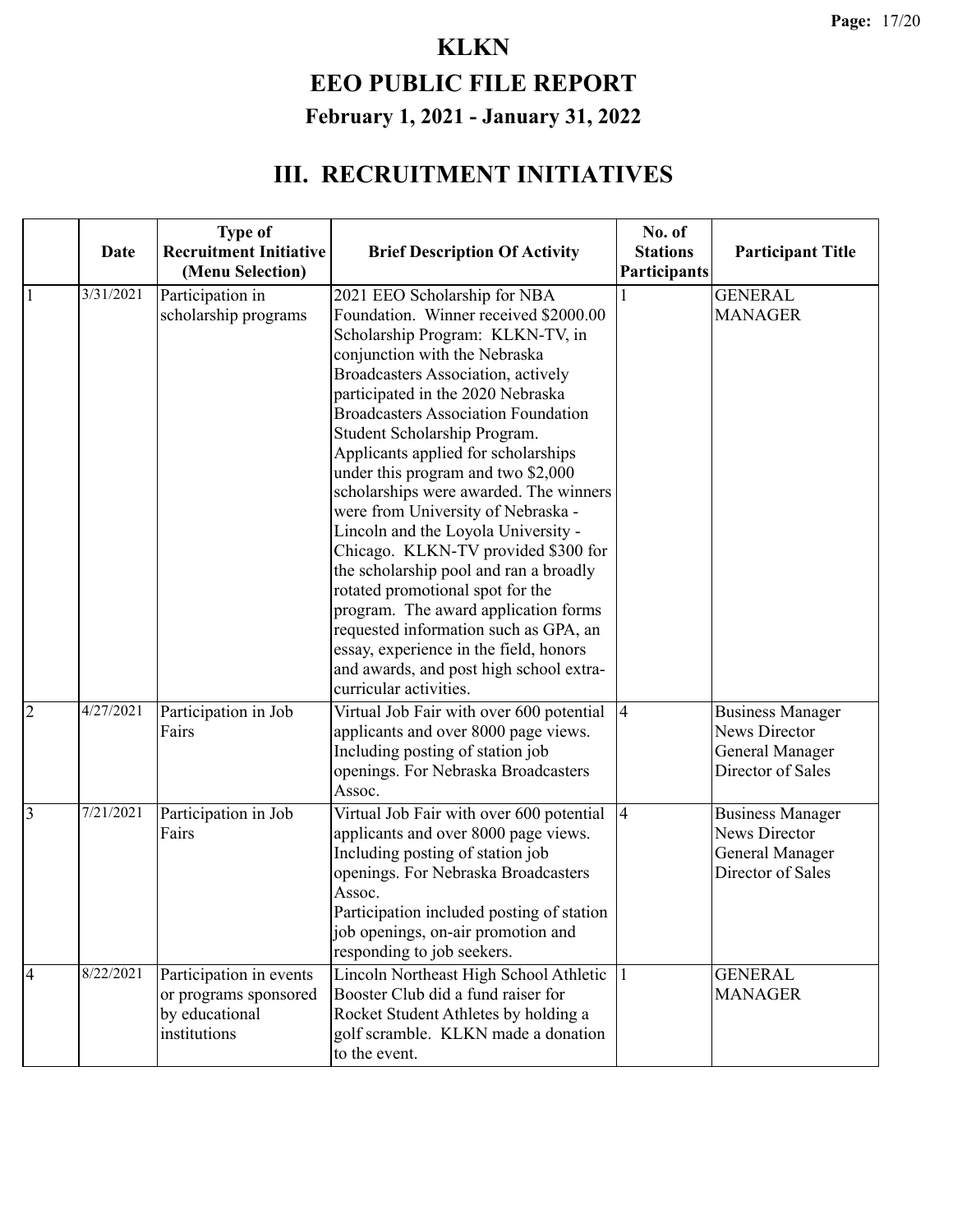|                | Date             | <b>Type of</b><br><b>Recruitment Initiative</b><br>(Menu Selection) | <b>Brief Description Of Activity</b>                                                                                                                                                                                                                                                                                                                                                                                                                                                                                                                                                                                           | No. of<br><b>Stations</b><br>Participants | <b>Participant Title</b>       |
|----------------|------------------|---------------------------------------------------------------------|--------------------------------------------------------------------------------------------------------------------------------------------------------------------------------------------------------------------------------------------------------------------------------------------------------------------------------------------------------------------------------------------------------------------------------------------------------------------------------------------------------------------------------------------------------------------------------------------------------------------------------|-------------------------------------------|--------------------------------|
| $\overline{5}$ | Ongoing<br>Event | Establishment of an<br>community                                    | Internship Program:<br>intern program designed KLKN-TV has been involved in helping<br>to assist members of the members of the community achieve<br>their educational goals. The Station<br>recruits students interested in the<br>broadcast industry by widely advertising<br>our internship programs at career fairs<br>and by educating managers to mention<br>this opportunity when speaking with<br>members of the community. Letters of<br>Agreement are filled out by the<br>prospective intern and approved by a<br>professor of the university, and an<br>evaluation is performed at the end of the<br>intern's term. |                                           | <b>News Director</b><br>intern |
| 6              | Ongoing<br>Event | Establishment of an<br>community                                    | Internship Program:<br>intern program designed KLKN-TV has been involved in helping<br>to assist members of the members of the community achieve<br>their educational goals. The Station<br>recruits students interested in the<br>broadcast industry by widely advertising<br>our internship programs at career fairs<br>and by educating managers to mention<br>this opportunity when speaking with<br>members of the community. Letters of<br>Agreement are filled out by the<br>prospective intern and approved by a<br>professor of the university, and an<br>evaluation is performed at the end of the<br>intern's term. | $\overline{2}$                            | <b>News Director</b><br>intern |
| $\overline{7}$ | Ongoing<br>Event | Establishment of an<br>community                                    | Internship Program:<br>intern program designed KLKN-TV has been involved in helping<br>to assist members of the members of the community achieve<br>their educational goals. The Station<br>recruits students interested in the<br>broadcast industry by widely advertising<br>our internship programs at career fairs<br>and by educating managers to mention<br>this opportunity when speaking with<br>members of the community. Letters of<br>Agreement are filled out by the<br>prospective intern and approved by a<br>professor of the university, and an<br>evaluation is performed at the end of the<br>intern's term. | $\overline{2}$                            | News Director<br>intern        |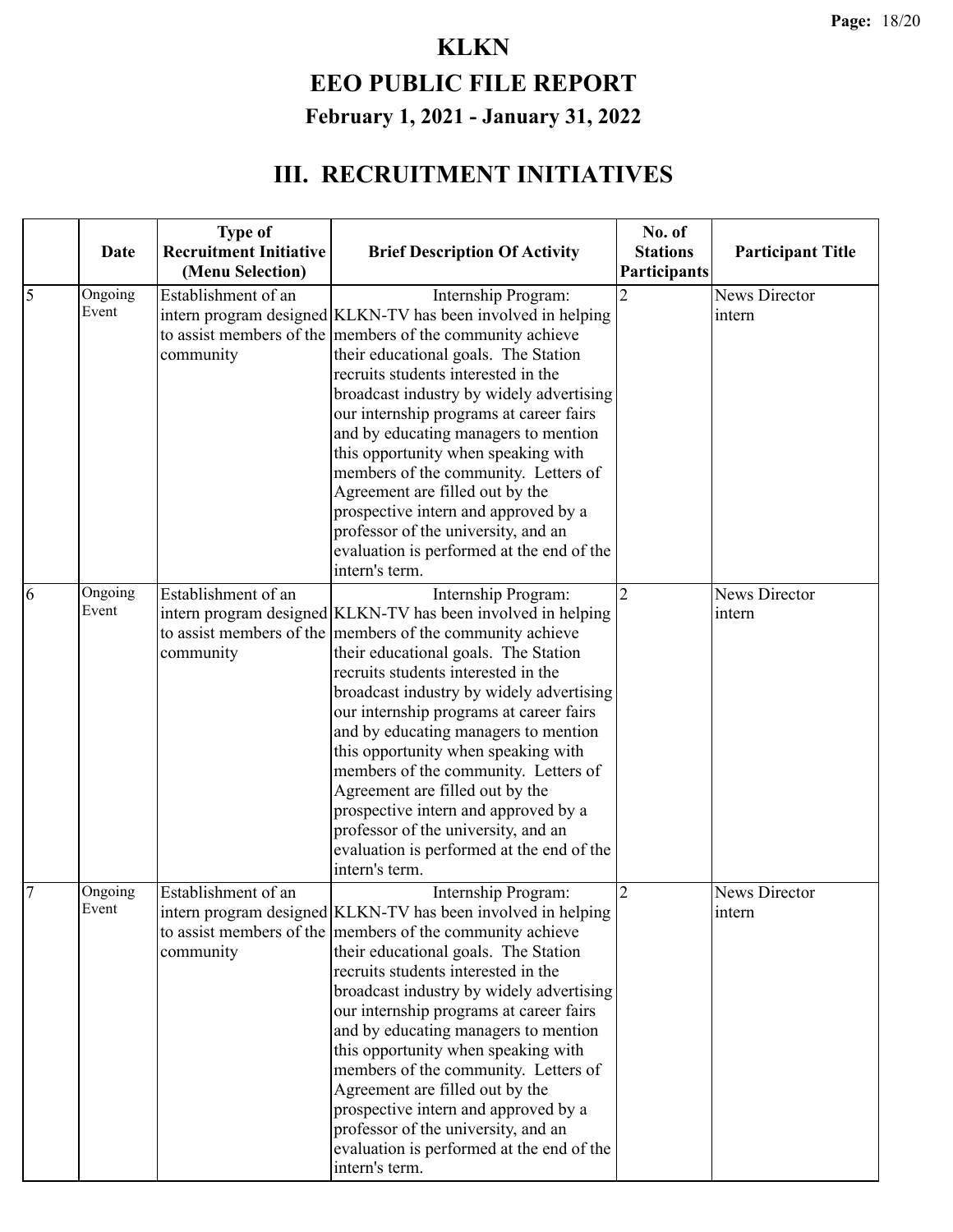| $\overline{8}$ | Date<br>9/17/2021 | <b>Type of</b><br><b>Recruitment Initiative</b><br>(Menu Selection)<br>Participation in events | <b>Brief Description Of Activity</b><br>Rod Fowler talked to 8th grade students                                                                                                                                                                                                                                              | No. of<br><b>Stations</b><br>Participants | <b>Participant Title</b><br>Anchor                                                             |
|----------------|-------------------|------------------------------------------------------------------------------------------------|------------------------------------------------------------------------------------------------------------------------------------------------------------------------------------------------------------------------------------------------------------------------------------------------------------------------------|-------------------------------------------|------------------------------------------------------------------------------------------------|
|                |                   | or programs sponsored<br>by educational<br>institutions                                        | at Park Middle School about journalism<br>for their Journalism studies class.<br>Regarding factual "story telling" and<br>providing sources to confirm issues in<br>current news.                                                                                                                                            |                                           |                                                                                                |
| 9              | 9/21/2021         | Participation in events<br>or programs sponsored<br>by educational<br>institutions             | Megan Conway attended Girl Boss<br>Panel at The Venue for Lincoln Gold, an<br>educational girls event. Megan was a<br>speaker that talked about careers and<br>how to advance and networking in the<br>journalism field. Megan spoke about<br>education, career and advice on how to<br>be successful.                       |                                           | Anchor                                                                                         |
| 10             | 10/18/2021        | Participation in events<br>or programs sponsored<br>by educational<br>institutions             | Megan Conway talked to 600 Nebraska<br>High School Journalists attending a<br>convention at UNL City Campus Union.<br>Speaking topics included: broadcasting,<br>sports, social media, print, etc. Megan<br>was a featured speaker talking about<br>education and careers.                                                   | $\mathbf{1}$                              | Anchor                                                                                         |
| 11             | 10/20/2021        | Participation in Job<br>Fairs                                                                  | Virtual Job Fair with over 600 potential<br>applicants and over 8000 page views.<br>Including posting of station job<br>openings. For Nebraska Broadcasters<br>Association.<br>Participation included posting of station<br>job openings on website, on-air promo<br>and responding to job seekers. Event is a<br>week long. | $\overline{4}$                            | <b>Business Manager</b><br><b>News Director</b><br><b>General Manager</b><br>Director of Sales |
| 12             | 12/3/2021         | Participation in events<br>or programs sponsored<br>by educational<br>institutions             | Rod Fowler spoke at Cheers to the Years 1<br>Luncheon. Spoke about 25 year career<br>in Journalism and how he accomplished<br>that.                                                                                                                                                                                          |                                           | Anchor                                                                                         |
| 13             | Ongoing<br>Event  | Participation in Job<br>Fairs                                                                  | Virtual Job Fair with over 600 potential<br>applicants and over 8000 page views.<br>Including posting of station job<br>openings. For Nebraska Broadcasters<br>Assoc.<br>Participation included posting of station<br>job openings, on-air promotion and<br>responding to job seekers.                                       | $\overline{4}$                            | <b>News Director</b><br><b>Business Manager</b><br>General Manager<br>Director of Sales        |